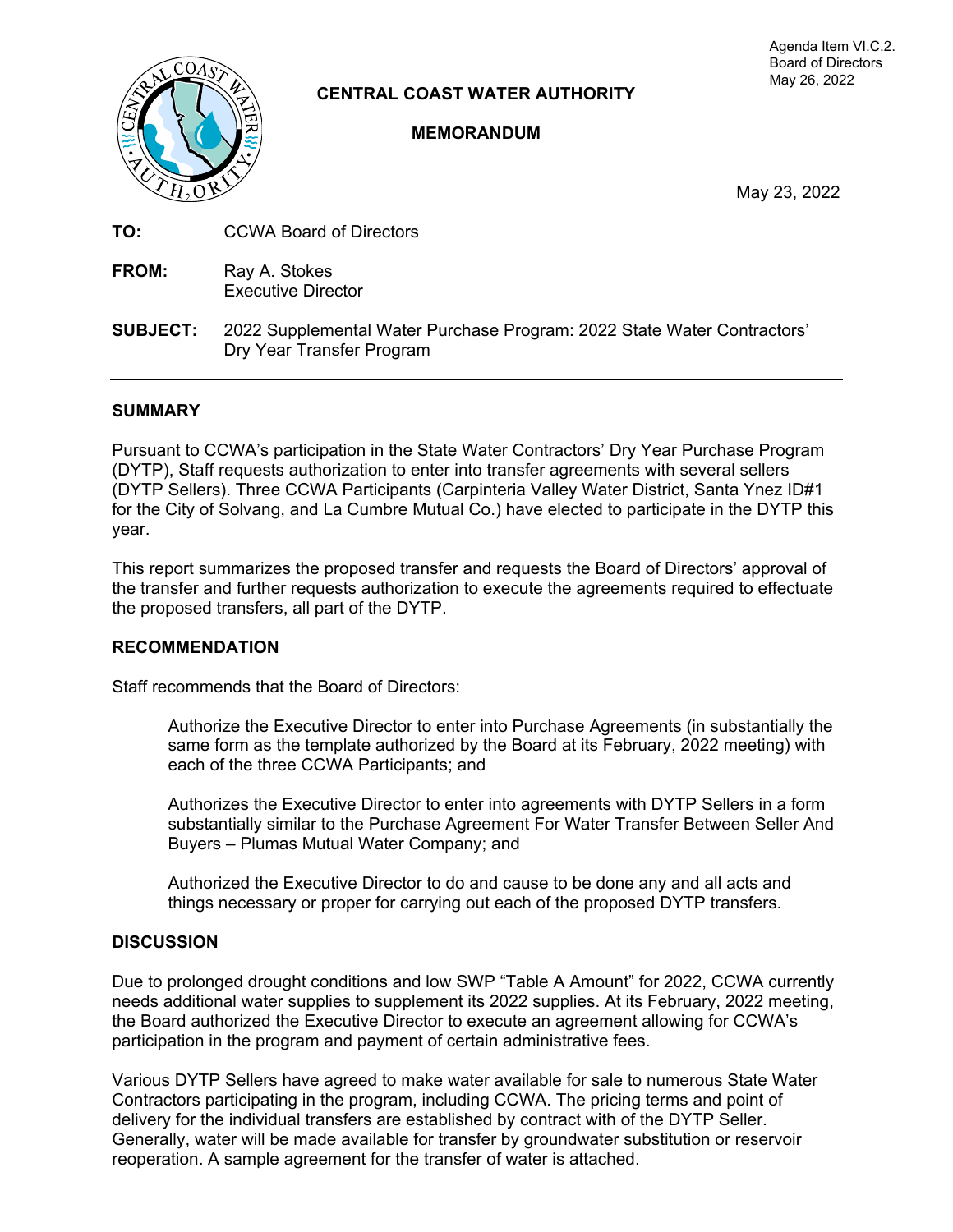The three participating CCWA Participants will execute a "Purchase Agreement re. DYTP," with CCWA, in a form substantially the same as the template approved by the Board at its February 2022 meeting, whereby each CCWA Participant agrees to purchase a portion of the water made available by the proposed transfer, to pay its pro rata share of all costs associated with the proposed transfer, and to assume all obligations and liabilities associated with the proposed transfer. However, because the DYTP is not subject to the conditions set forth in Article 57(g) of the State Water Contract, as amended by the Water Management Amendment, CCWA is not required to make the findings required by that article.

CCWA Participants who are not parties to a Purchase Agreement re DYTP have no financial or legal responsibility for the proposed transfers.

## **ENVIRONMENTAL REVIEW**

Pursuant to the terms and conditions of the proposed transfers, Sellers are responsible for compliance with the California Environmental Quality Act (CEQA) and all applicable laws.

CCWA's decision to enter into an agreement with each Seller may also require compliance with CEQA. In the event I determine that CCWA's participation in any proposed transfer pursuant to the DYTP is not exempt from CEQA (see Section 4 of CCWA's Local Guidelines for Implementing CEQA, adopted January 22, 2015), I will return to the Board for further consideration of the application of CEQA to the proposed transfer.

#### **Attachment:**

Purchase Agreement For Water Transfer Between Seller And Buyers – Plumas Mutual Water Company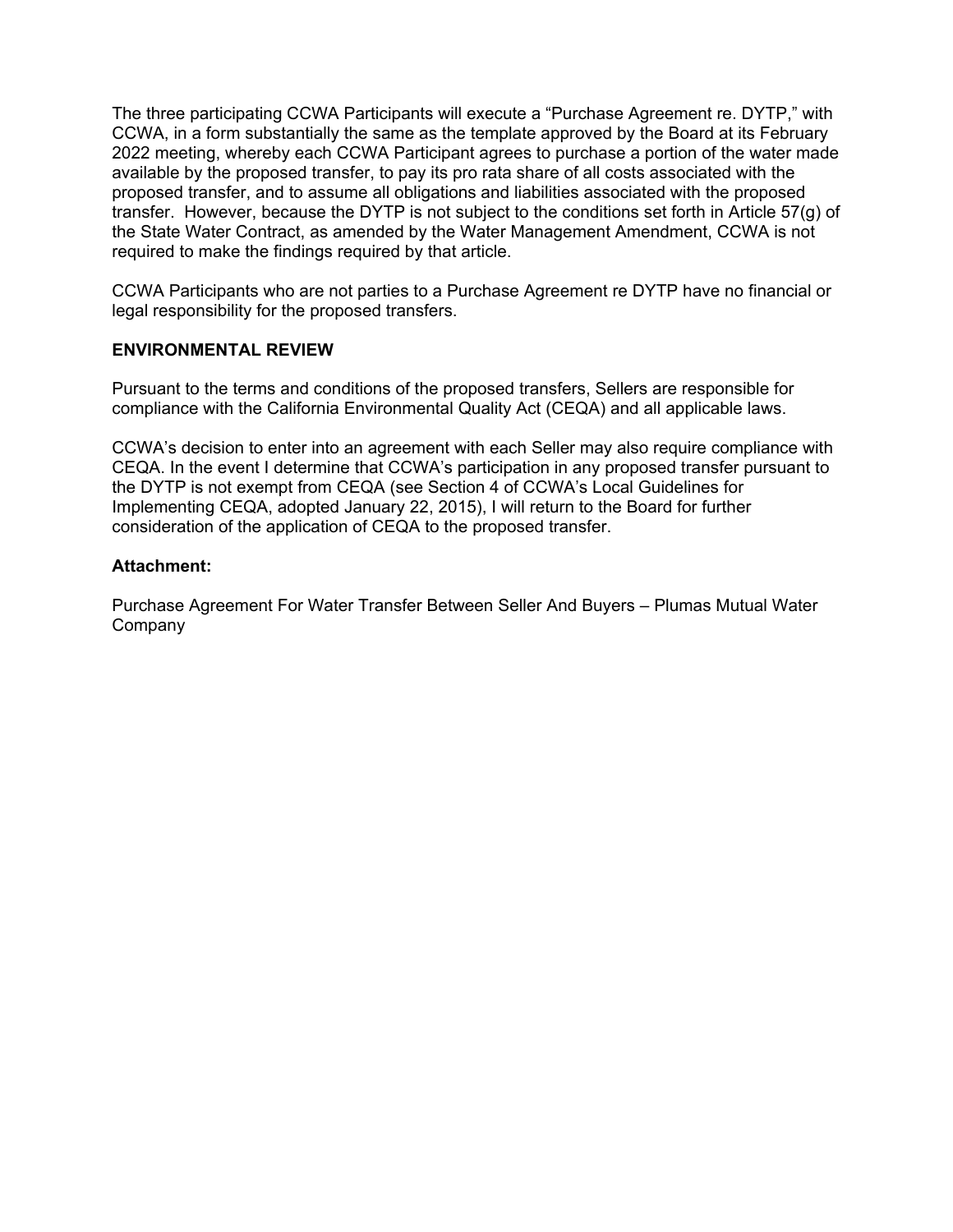## **PURCHASE AGREEMENT FOR WATER TRANSFER BETWEEN SELLER AND BUYERS**

This Purchase AGREEMENT for Water Transfer ("AGREEMENT") is effective when fully executed by and between Plumas Mutual Water Company ("SELLER") and the public agencies listed in **Appendix A** that execute this AGREEMENT ("BUYERS").

#### **RECITALS**

- A. SELLER is a mutual water company formed and operating in accordance with California law*,* and is empowered to sell water to BUYERS as provided for in this AGREEMENT.
- B. BUYERS are public agencies that execute this AGREEMENT and are formed and operating under the California Water Code and are empowered to purchase water from SELLER as provided for in this AGREEMENT for delivery to their customers.
- C. This AGREEMENT allows for BUYERS, willing purchasers, to acquire from SELLER, a willing seller, water supplies that BUYERS have determined are needed for use in BUYERS' service areas. The water supplies to be transferred under this AGREEMENT will be a portion of the water available to SELLER under its DIVERSION AGREEMENT, dated May 28, 1971 with the State of California, acting by and through its Department of Water Resources ("DWR").
- D. The water made available for transfer under this AGREEMENT will result from GROUNDWATER SUBSTITUTION or RESERVOIR REOPERATION.

#### **OPERATIVE PROVISIONS**

NOW, THEREFORE, in consideration of the foregoing Recitals and the mutual covenants and conditions contained herein, the PARTIES agree as follows:

#### 1. *Recitals Incorporated.*

The foregoing Recitals are incorporated herein by reference.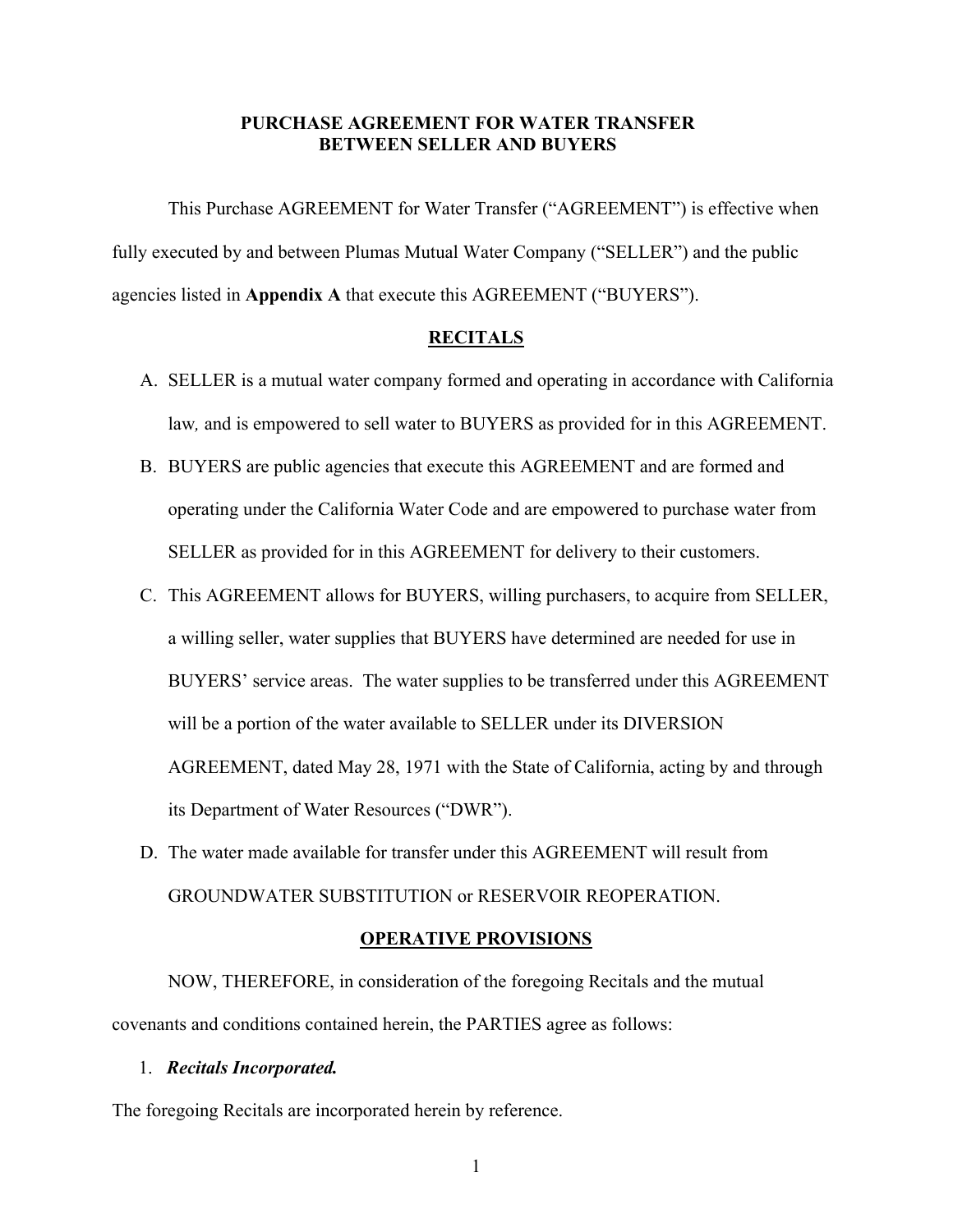#### **2.** *Definitions.*

The following terms shall have the following meanings as used herein:

- a. "2022 IRRIGATION SEASON" means May 1, 2022 through September 30, 2022.
- b. "ASSUMED DEPLETION LOSS" means the total reduction in stream flow assumed by the California Department of Water Resources ("DWR") to result from additional groundwater pumping that will occur as a result of the water transfer. For this AGREEMENT, ASSUMED DEPLETION LOSS will be 13%, or the amount of depletion losses established in DWR/United States Bureau of Reclamation's ("USBR") latest water transfer guidelines, or as accepted by DWR based on site-specific aquifer analysis of past transfers, or other amount that may be required by the permitting agencies.
- c. "BUYERS" are the public water agencies listed in **Appendix A** that execute this AGREEMENT.
- d. "CEQA" means the California Environmental Quality Act.
- e. "CONTRACT INTEREST RATE" is the interest rate paid monthly by the Local Agency Investment Fund, calculated from the date of the payment being refunded and compounded monthly.
- f. "CONTRACTORS" means the State Water Contractors.
- g. "DIVERSION AGREEMENT" is the Agreement on Diversion of Water from the Feather River dated May 28, 1971 by and between Plumas Mutual Water Company and the State of California acting by and through DWR.
- h. "GROUNDWATER SUBSTITUTION" is water made available by pumping groundwater from wells within SELLER's boundary to irrigate crops, and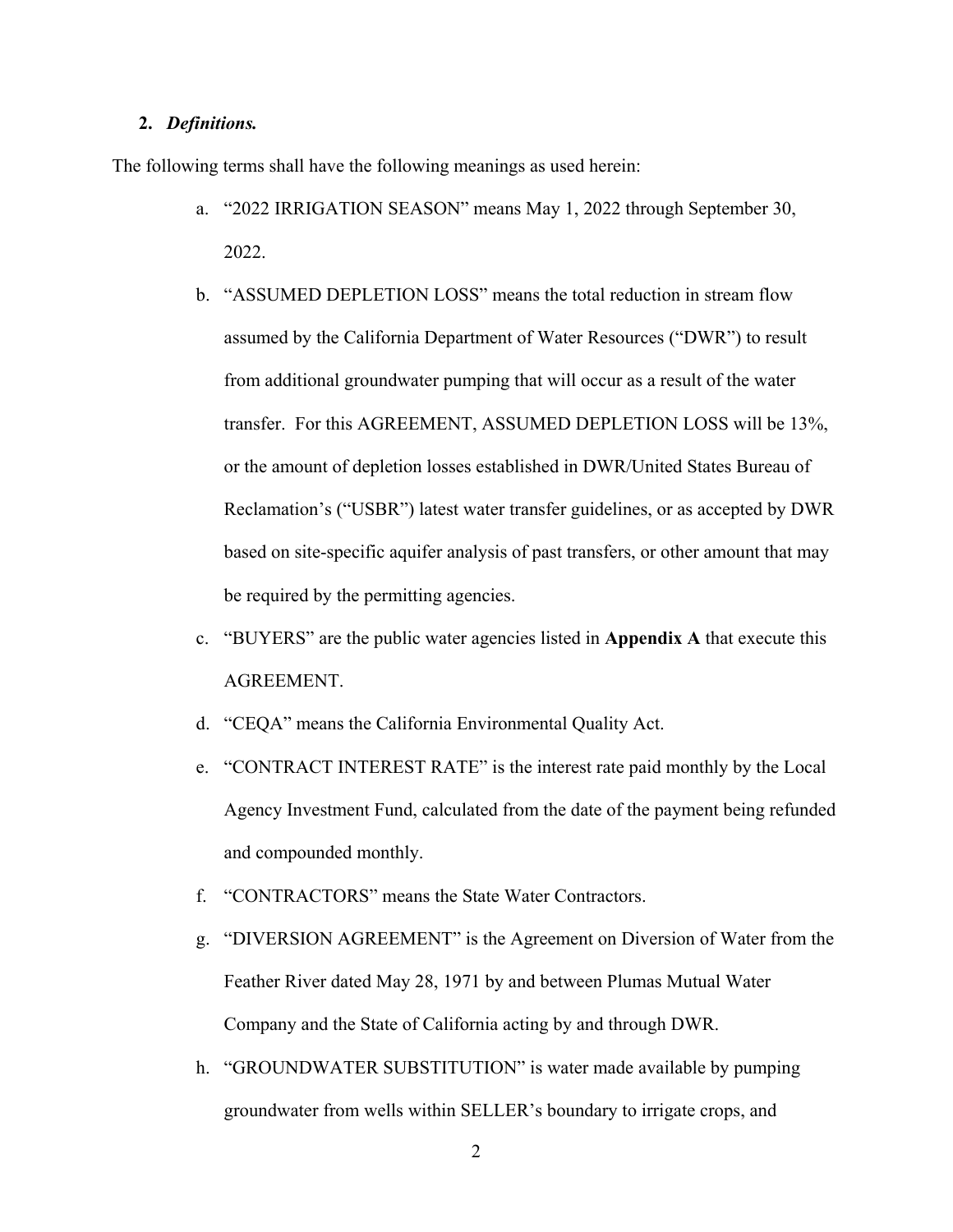forbearing surface water diversions of an equal amount of water for delivery to the BUYERS.

- i. "PARTIES" are the BUYERS and SELLER. DWR, while not a PARTY, does have authority to consent to this AGREEMENT.
- j. "POINT OF DELIVERY" means SELLER's diversion point(s) on the Feather River or such other delivery point as agreed to by the PARTIES and DWR.
- k. "RESERVOIR REOPERATION" means the purposeful release of previously stored water from the SELLER's reservoir or reservoirs, which absent the water transfer, would remain in storage within the SELLER's reservoir or network of reservoirs.
- l. "SWC AGREEMENT" means the State Water Contractors 2022 Dry Year Water Transfer Agreement by and between the BUYERS and CONTRACTORS.

#### *3. Term.*

This AGREEMENT will be effective between the SELLER and any BUYERS listed in

**Appendix A** once they have both executed this AGREEMENT. This AGREEMENT will be in effect until December 31, 2022, or such later date when all obligations under it are satisfied. No right of renewal or right to enter into extensions of this AGREEMENT or to enter into any new water transfer agreement is expressly granted hereunder, nor may such a right be implied from the execution of this AGREEMENT.

#### *4. Agreement to Transfer Water.*

*a.* The BUYERS have entered into a SWC AGREEMENT. In the SWC AGREEMENT, the BUYERS authorized the CONTRACTORS to handle all payments and disbursements described in this AGREEMENT on the BUYERS' behalf. The SWC AGREEMENT requires BUYERS to deposit with the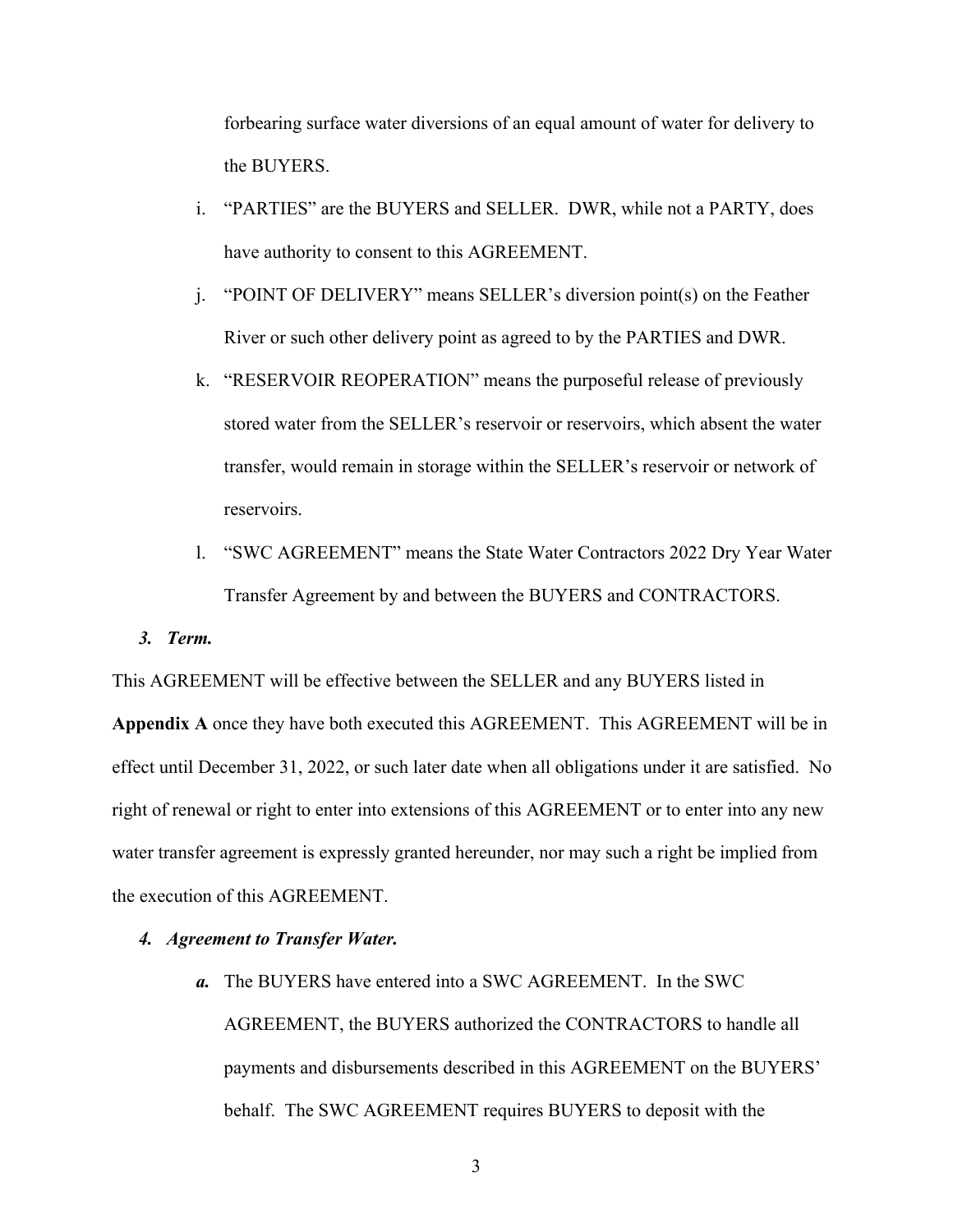CONTRACTORS funds necessary to make the payments for water and the BUYERS' share of regulatory costs and authorizes the CONTRACTORS to make all such payments to SELLER required by this AGREEMENT. SELLER shall send all notices or invoices required by this AGREEMENT to the CONTRACTORS with a copy to BUYERS, and the CONTRACTORS shall send all notices and payments to SELLER under this AGREEMENT on behalf of the BUYERS. The CONTRACTORS shall make all payments to SELLER required in accordance with this AGREEMENT on the BUYERS' behalf. Nothing in this Section 4(a) shall affect or limit the BUYERS' duties and obligations under this AGREEMENT, and they remain jointly and severally obligated to make the subject payments to SELLER, notwithstanding performance or non-performance on the part of the CONTRACTORS.

*b.* SELLER agrees to sell to BUYERS, at a price of \$800.00 for each acre-foot, the water supply derived from GROUNDWATER SUBSTITUTION and/or for RESERVOIR REOPERATION for delivery in 2022 for each-acre foot DWR and USBR (where applicable) determines is transferable and SELLER makes available to BUYERS at the POINT OF DELIVERY in accordance with DWR's "Draft Technical Information for Preparing Water Transfer Proposals" for Water Transfers in 2022, as revised in December 2019 ("Technical Information"). In light of emergency drought conditions, SELLER has expressed a preference in 2022 to provide its transfer water supplies, to the extent possible, to those BUYERS that have critical unmet municipal and industrial water demands. BUYERS agree to allocate and utilize SELLER's transfer supplies in a manner consistent with applicable law, including Water Code section 106, which prioritizes the domestic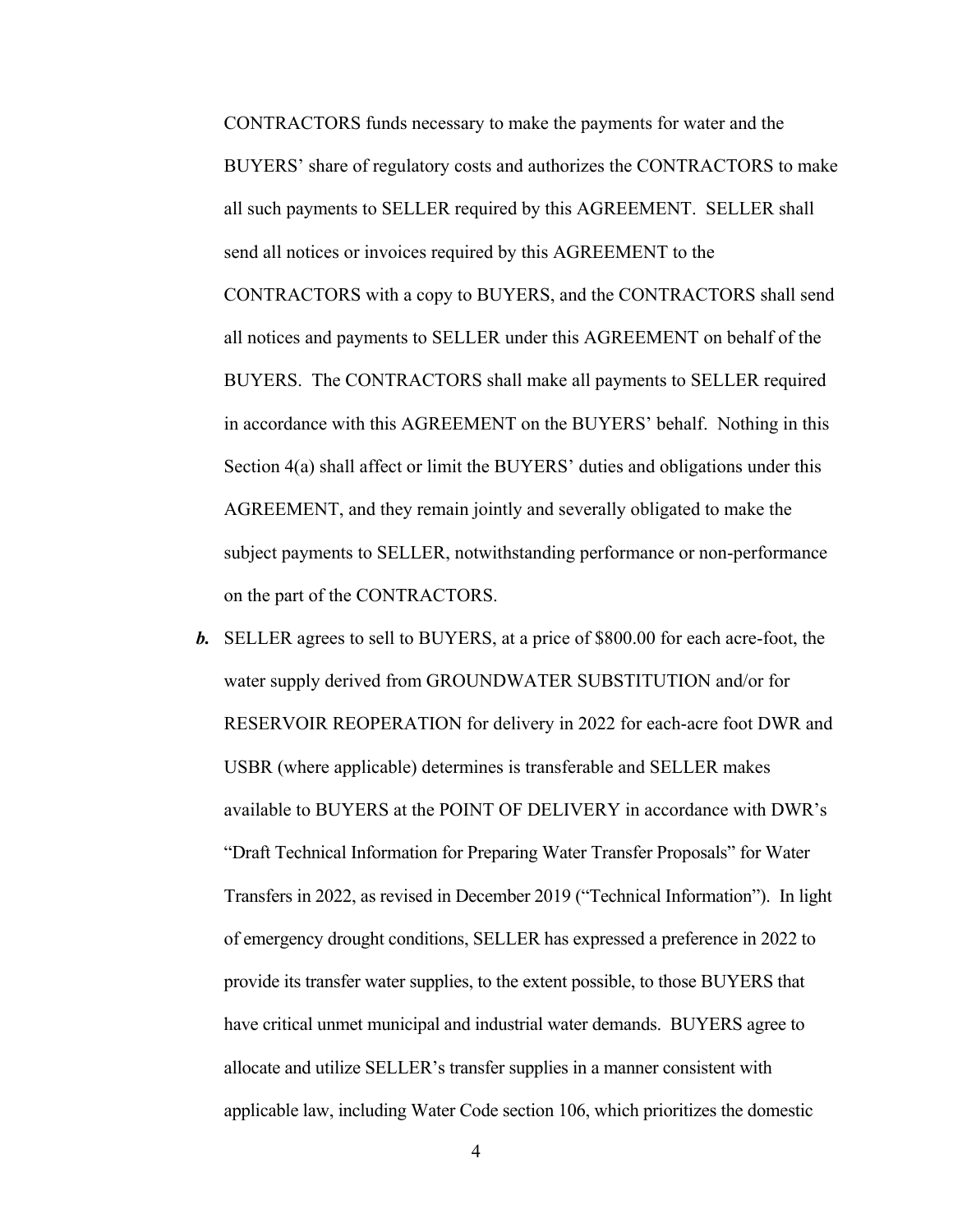use of water as the highest use and irrigation use as the next highest use, provided however that BUYERS' discretion to allocate transfer supplies shall not be constrained by this AGREEMENT nor shall the use of transfer supplies for irrigation be prohibited by this AGREEMENT. Neither this section, nor any other provision in this AGREEMENT, shall establish a precedent or be considered binding on the PARTIES regarding the terms and conditions of agreements governing possible future transfers.

- *c.* For GROUNDWATER SUBSTITUTION transfers: DWR is imposing an ASSUMED DEPLETION LOSS on the water quantity developed through GROUNDWATER SUBSTITUTION. Accordingly, the water amount developed from GROUNDWATER SUBSTITUTION that the BUYERS will receive under this AGREEMENT will be the amount pursuant to Section 6 that is determined to be transferable by DWR at the POINT OF DELIVERY in accordance with the Technical Information, after deducting the ASSUMED DEPLETION LOSS. The PARTIES acknowledge and agree that, as of the effective date of this AGREEMENT, SELLER does not concede that there is adequate data or analyses supporting the ASSUMED DEPLETION LOSS. The ASSUMED DEPLETION LOSS for this water transfer shall in no manner whatsoever constitute a precedent for any determination or allocation of depletion loss in connection with any future water transfer involving SELLER. Nothing in this AGREEMENT constitutes an admission by SELLER for purposes of future transfers that the regulatory requirements imposed on this water transfer are required under applicable law.
- *d.* In the event SELLER fails to make available the water quantity purchased at the POINT OF DELIVERY, SELLER will first provide appropriate adjustments to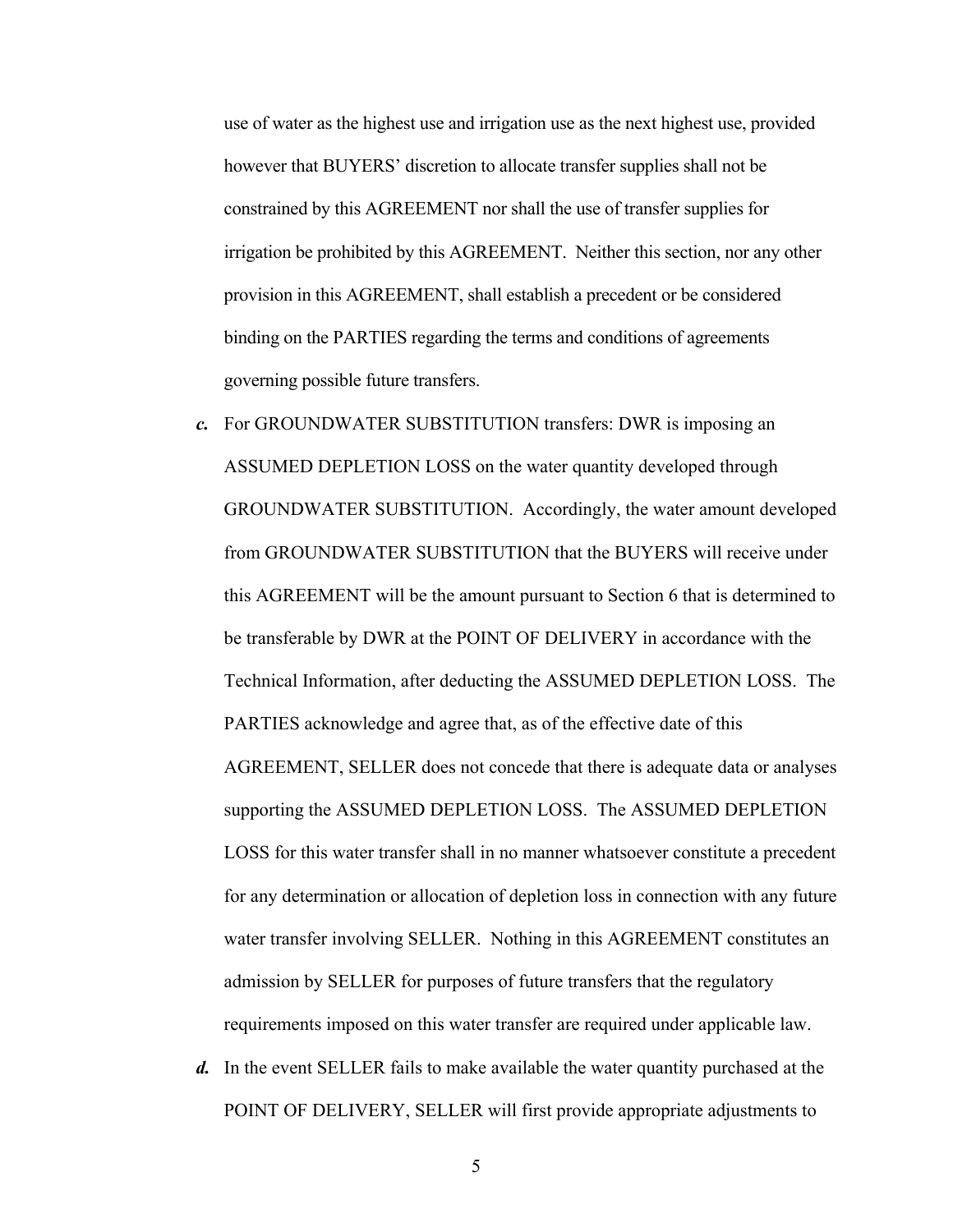the final invoice to reflect any differences in the volume of water requested by BUYERS and ultimately delivered by SELLER. If due to unforeseen circumstances the final invoice reflects an amount due to BUYERS, SELLER will promptly refund to BUYERS any payments made for purchased water not provided by SELLER. Any refunds shall accrue interest at the CONTRACT INTEREST RATE.

# *5. Payments for GROUNDWATER SUBSTITUTION and RESERVOIR REOPERATION Transfer Water*.

*a.* SELLER may invoice BUYERS for 50% of the final quantities SELLER offers on or before May 30, 2022 provided DWR and/or the SWRCB have approved the transfer and BUYERS have called the water. If DWR and/or SWRCB approval occurs after May 30, 2022 SELLER may invoice BUYERS for 50% of the final quantities at that time, provided BUYERS have called the water. On or after July 29, 2022, SELLER may invoice BUYERS for an additional 40% of the final water quantity offered by SELLER under this AGREEMENT. After DWR has confirmed the final water quantity delivered by SELLER at the POINTS OF DELIVERY, SELLER may invoice BUYERS for the final balance owed. BUYERS shall pay all invoices under this section within thirty (30) days of receipt. Payments not made within thirty (30) days under this section shall accrue interest at the CONTRACT INTEREST RATE, compounded monthly. SELLER requests, and BUYERS agree, that payments made by BUYERS to SELLER under this Agreement shall be made payable to "Minasian et al. Trust Account" and delivered to 1681 Bird Street, Oroville, CA 95965. BUYERS' compliance with the foregoing in the amounts set forth in this AGREEMENT shall relieve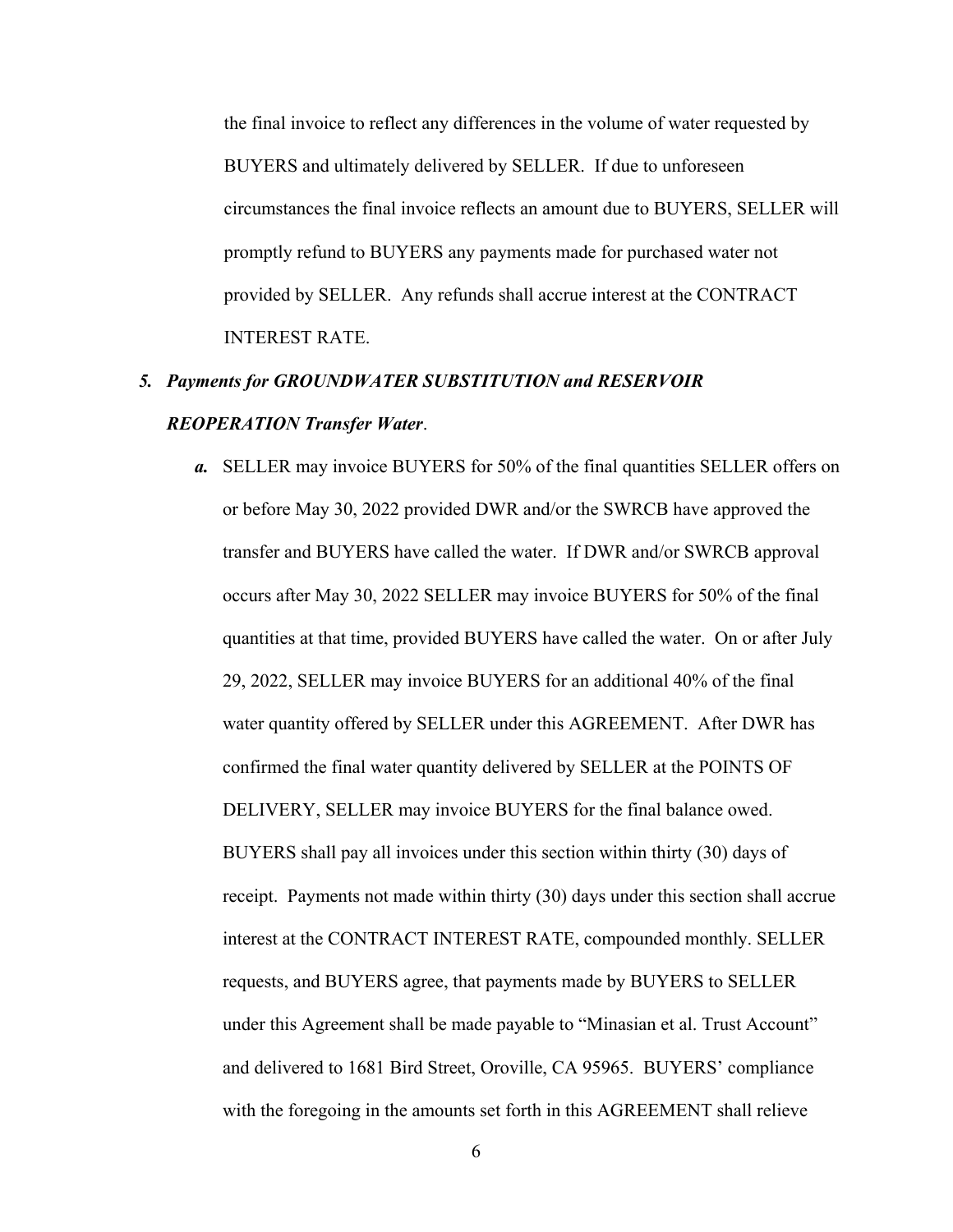BUYERS of duplicative payment requests or demands from SELLER. Furthermore, SELLER agrees not to seek any legal remedy for payment against BUYERS if BUYERS deposit the required amounts once it is delivered to the Minasian et al. Trust Account.

#### *6. Water To Be Transferred; Delivery Conditions; POINT OF DELIVERY.*

- *a.* SELLER is offering up to 2,000 acre-feet of water. On or before 5:00 p.m. on May 20, 2022, in their sole discretion, BUYERS shall notify SELLER whether they want to buy the total amount of water offered by SELLER. Failure by BUYERS to notify SELLER on or before 5:00 p.m. on May 20, 2022 shall be deemed an election by BUYERS to take all water offered by SELLER. Except as provided for in Sections 6(b) and 6(c), once BUYERS have notified SELLER of their intent to buy all water made available by SELLER (or that election has been otherwise deemed to occur), BUYERS will have a "take or pay" obligation for the total amount of water offered by SELLER and that is determined to be transferable by DWR and USBR (where applicable) at the POINT OF DELIVERY in accordance with the Technical Information.
- *b.* For water made available by RESERVOIR REOPERATION:
	- *i.* BUYERS agree to purchase the amount of RESERVOIR REOPERATION water specified by SELLER in Section 6(a) that DWR and USBR (where applicable) determine to be transferable at the POINT OF DELIVERY, and is made available by SELLER at the POINT OF DELIVERY.
	- *ii.* Until SELLER provides the notification set forth in Section  $6(a)$ , SELLER may, in its sole discretion, reduce in whole or in part the amount of water being offered from RESERVOIR REOPERATION it wishes to make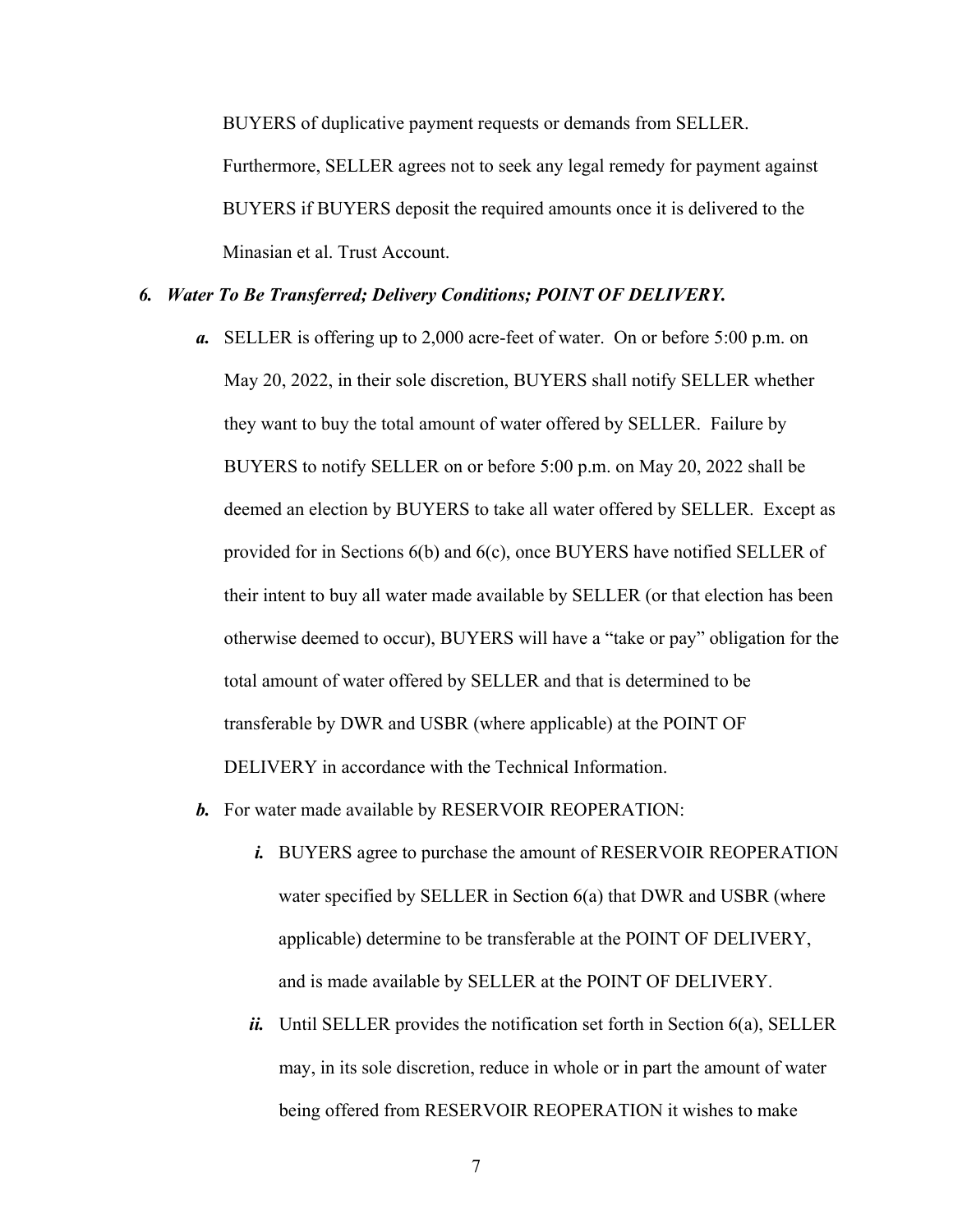available to BUYERS.

- *iii.* If regulatory restrictions, including increased carriage losses, or State Water Project ("SWP") infrastructure availability limit BUYERS' ability to divert and use the RESERVOIR REOPERATION water under this AGREEMENT, or the BUYERS choose to terminate RESERVOIR REOPERATION transfers, BUYERS shall provide seventy-two (72) hour notice and suspend or terminate RESERVOIR REOPERATION transfers. Any water released prior to the effective date of the suspension or termination will be considered transferred to BUYERS.
- *iv.* In the event SELLER's supply is reduced or curtailed, SELLER will meet and confer with BUYERS, but SELLER will reserve the right in its sole and absolute discretion to terminate this AGREEMENT. However, the obligations set forth in Section 7 will still apply.
- *c.* For water made available by GROUNDWATER SUBSTITUTION:
	- *i.* BUYERS agree to purchase the amount of GROUNDWATER SUBSTITUTION water specified by SELLER in Section 6(a) that is determined to be transferable at the POINT OF DELIVERY by DWR, subject to Section  $6(c)(iv)$ , and is made available by SELLER at the POINT OF DELIVERY identified in Section 6(d).
	- *ii.* Until SELLER provides the notification set forth in Section 6(a), SELLER may, in its sole discretion, reduce in whole or in part the water quantity being offered from GROUNDWATER SUBSTITUTION it wishes to make available to BUYERS. Subject to Section 6(c)(iv), SELLER will use reasonable efforts to provide the GROUNDWATER SUBSTITUTION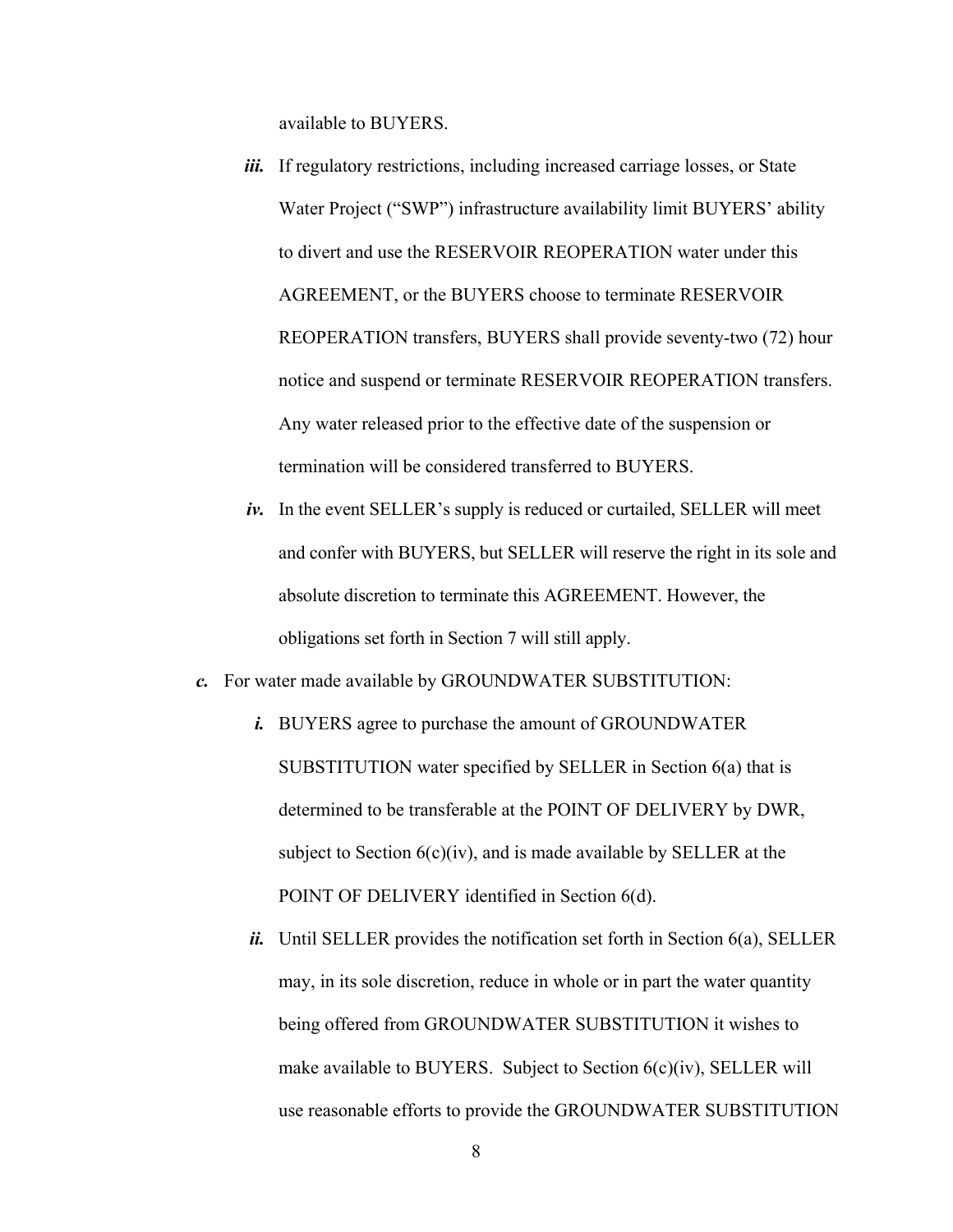water during the transfer period, but cannot be the guarantor or otherwise warrant that it will be able to pump the full quantity of water offered by SELLER and accepted by BUYERS. GROUNDWATER SUBSTITUTION amounts are subject to change based on the final start date for the water transfer, regulatory approvals and requirements, and any monitoring and mitigation obligations which may suspend or reduce pumping.

- *iii.* If SELLER elects to transfer water based on GROUNDWATER SUBSTITUTION, SELLER shall temporarily reduce the amount of surface water diverted and used for irrigation within SELLER's service area by an amount commensurate with the amount of groundwater pumped and make available that amount of water for transfer to BUYERS at the POINT OF DELIVERY described in Section 6(d).
- *iv.* This AGREEMENT places no requirement or restriction on SELLER's diversions of surface water under its DIVERSION AGREEMENT or groundwater use by landowners within SELLER's boundary in the 2022 IRRIGATION SEASON. However, if regulatory restrictions, including increased carriage losses, or SWP infrastructure availability limit BUYERS' ability to divert and use the GROUNDWATER SUBSTITUTION water under this AGREEMENT, or the BUYERS choose to terminate GROUNDWATER SUBSTITUTION transfers, BUYERS shall provide seventy-two (72) hour notice of the need for SELLER to either suspend or terminate pumping. BUYERS may request SELLER to resume GROUNDWATER SUBSTITUTION water under this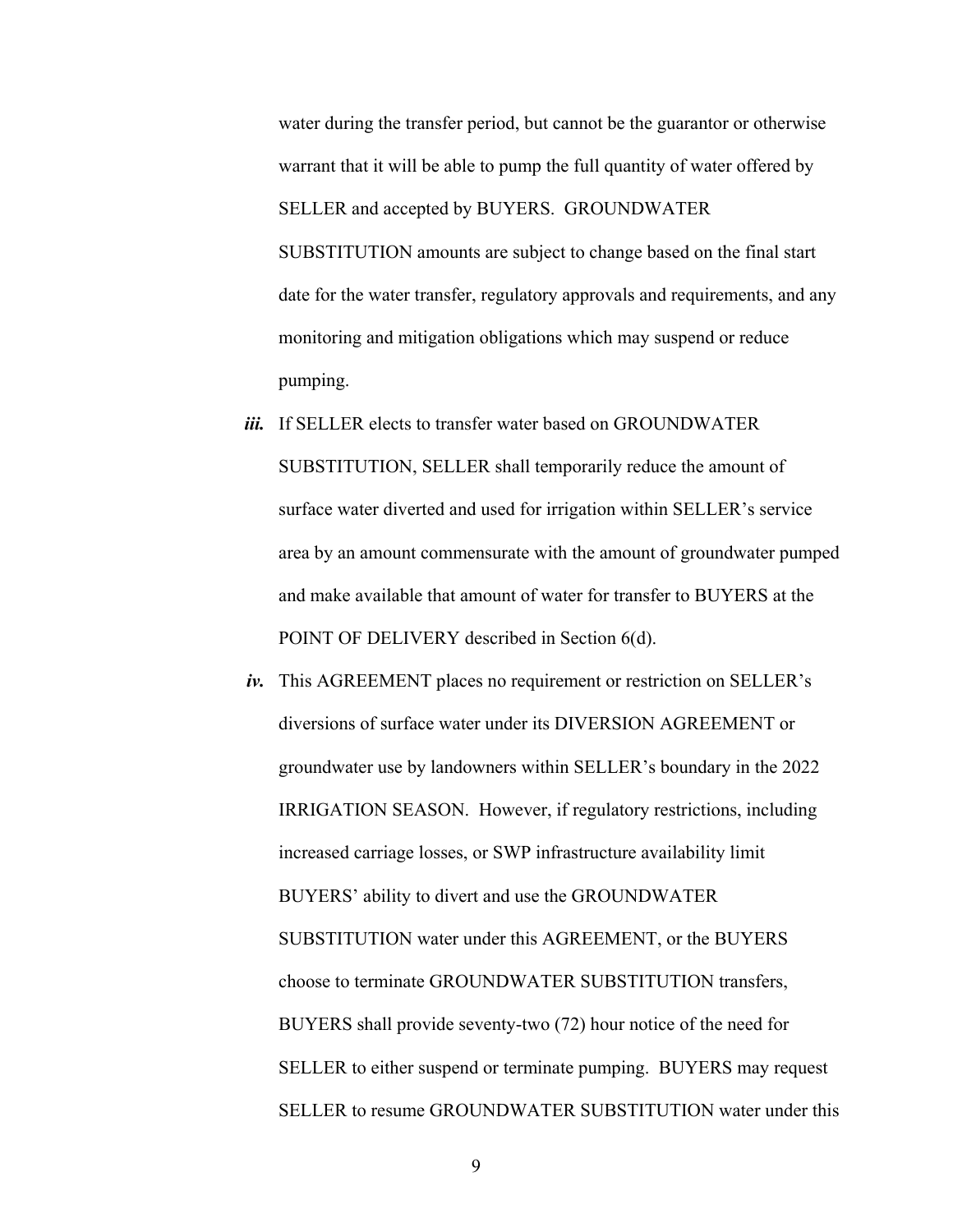AGREEMENT, and SELLER will resume pumping as soon as practicable, but no later than forty-eight (48) hours after BUYERS' notice. If pump or other mechanical failures, third party claims, or other unforeseen events limit SELLER's ability to make water available to BUYERS, SELLER shall notify BUYERS as soon as possible of the need to suspend, reduce, or terminate pumping. After such notification, SELLER and BUYERS shall promptly meet to determine whether to continue the GROUNDWATER SUBSTITUTION water transfer. During periods of reduced or suspended pumping, Seller may return to normal surface water diversions.

- *v.* SELLER shall monitor and prepare and submit reports as required by DWR's Technical Information for water made available through GROUNDWATER SUBSTITUTION. In the event that SELLER does not produce the groundwater necessary to provide the water requested pursuant to Section 6(a), for which BUYERS have contracted and paid for, SELLER will promptly refund to BUYERS any payments made in accordance with this AGREEMENT for each acre-foot not produced. Any refunds shall include interest at the CONTRACT INTEREST RATE.
- *d.* SELLER shall make transfer water subject to this AGREEMENT available at the POINT OF DELIVERY, and SELLER shall not schedule the delivery of water to be transferred under this AGREEMENT. With the exception of SELLER's responsibility for the ASSUMED DEPLETION LOSS pursuant to Section 4(c) (applicable for GROUNDWATER SUBSTITUTION transfers) and to the extent provided for in Section 6, BUYERS shall be responsible for and shall bear all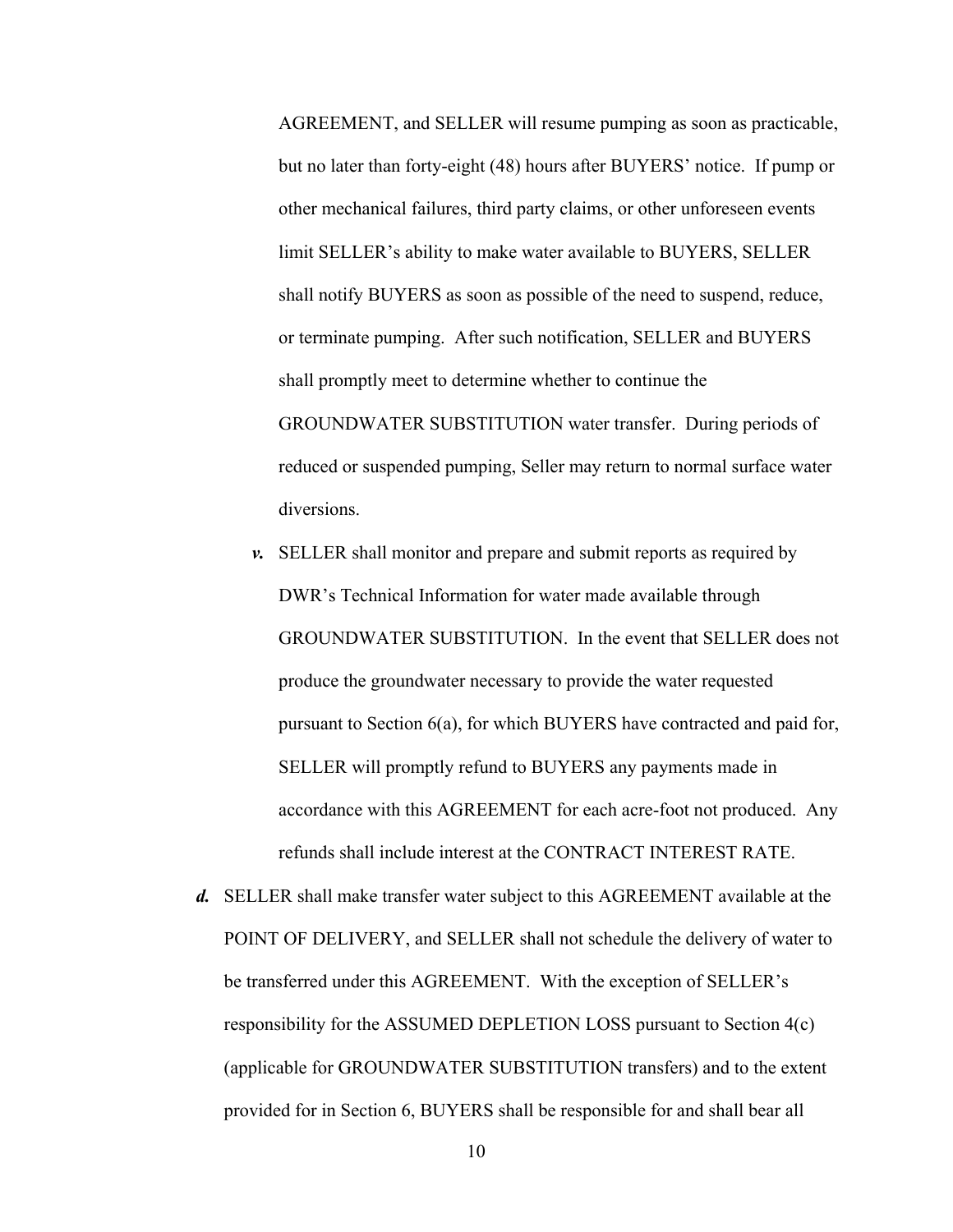risks for all conveyance and other losses related to the inability of BUYERS or DWR to convey the water from the POINT OF DELIVERY to BUYERS, and for any carriage water losses assessed against BUYERS by USBR or DWR. BUYERS understand and acknowledge that the transfer of water will occur within the current and future regulatory parameters for the SWP, including all Biological Opinion and Incidental Take Permit requirements under the federal and state endangered species acts and any additional restrictions being implemented as a result of interim operational remedies imposed by a state or federal court. SELLER shall in no way be responsible for BUYERS' inability, infeasibility, frustration of purpose, or increased expenses resulting from transferring or transporting the water after the POINT OF DELIVERY. To the extent provided in Section 6(a), BUYERS' obligations under this AGREEMENT shall remain the same notwithstanding difficulty, increased costs, impossibility, or inability to transport the water to BUYERS' place of use except as provided in this AGREEMENT.

*e.* The water made available by SELLER's GROUNDWATER SUBSTITUTION or RESERVOIR REOPERATION pursuant to this AGREEMENT shall be for the exclusive use of the BUYERS, and SELLER shall take no actions, except those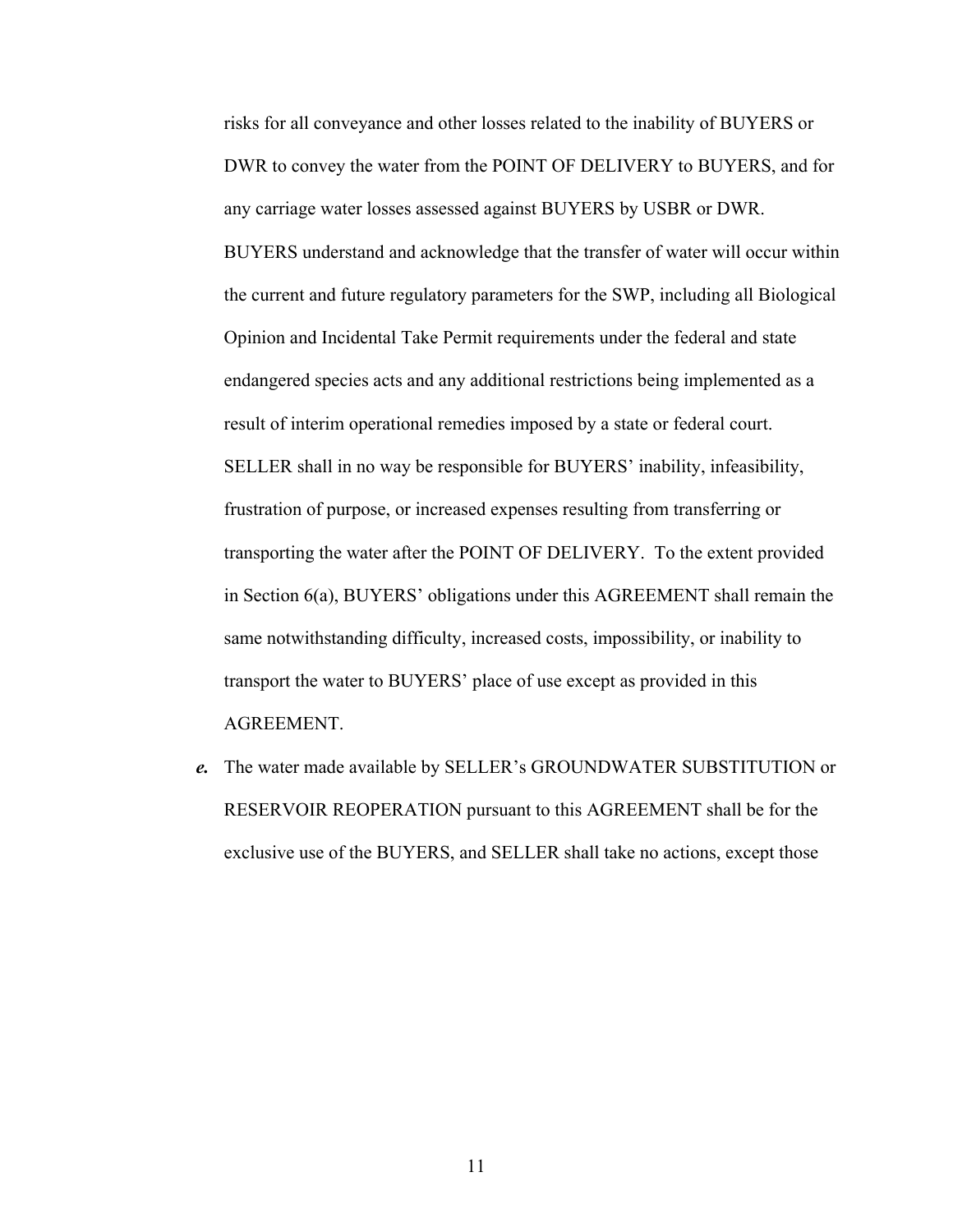permitted by this AGREEMENT, that would reduce the water transferred under this AGREEMENT.

## *7. Obtaining Approvals; Environmental Compliance; and Related Costs.*

- *a.* Approvals. SELLER will be responsible for preparing any necessary CEQA and SWRCB documentation.
	- *i.* For GROUNDWATER SUBSTITUTION, if SELLER is required to obtain approval by the SWRCB under Water Code Section 1725, it will obtain the required approval by May 20, 2022, unless by mutual agreement the PARTIES modify this date, under terms and conditions satisfactory to each PARTY. SELLER shall be responsible for obtaining such approval with any necessary cooperation and assistance from BUYERS. If the SWRCB approval has not been obtained by May 20, 2022, BUYERS and SELLER will confer to determine whether they will mutually agree to continue this AGREEMENT, with or without appropriate amendments.
	- *ii.* For RESERVOIR REOPERATION, if applicable, SELLER will be responsible for preparing necessary CEQA, NEPA, and SWRCB documentation, acquiring Warren Act Contract or other contract or agreement with USBR as determined necessary, and executing refill agreements with USBR and/or DWR by May 20, 2022, unless by mutual agreement, the PARTIES modify this date under terms and conditions satisfactory to each PARTY.
- *b.* SELLER is required to obtain USBR's (where applicable) and DWR's consent to the water transfer provided for under this AGREEMENT. BUYERS and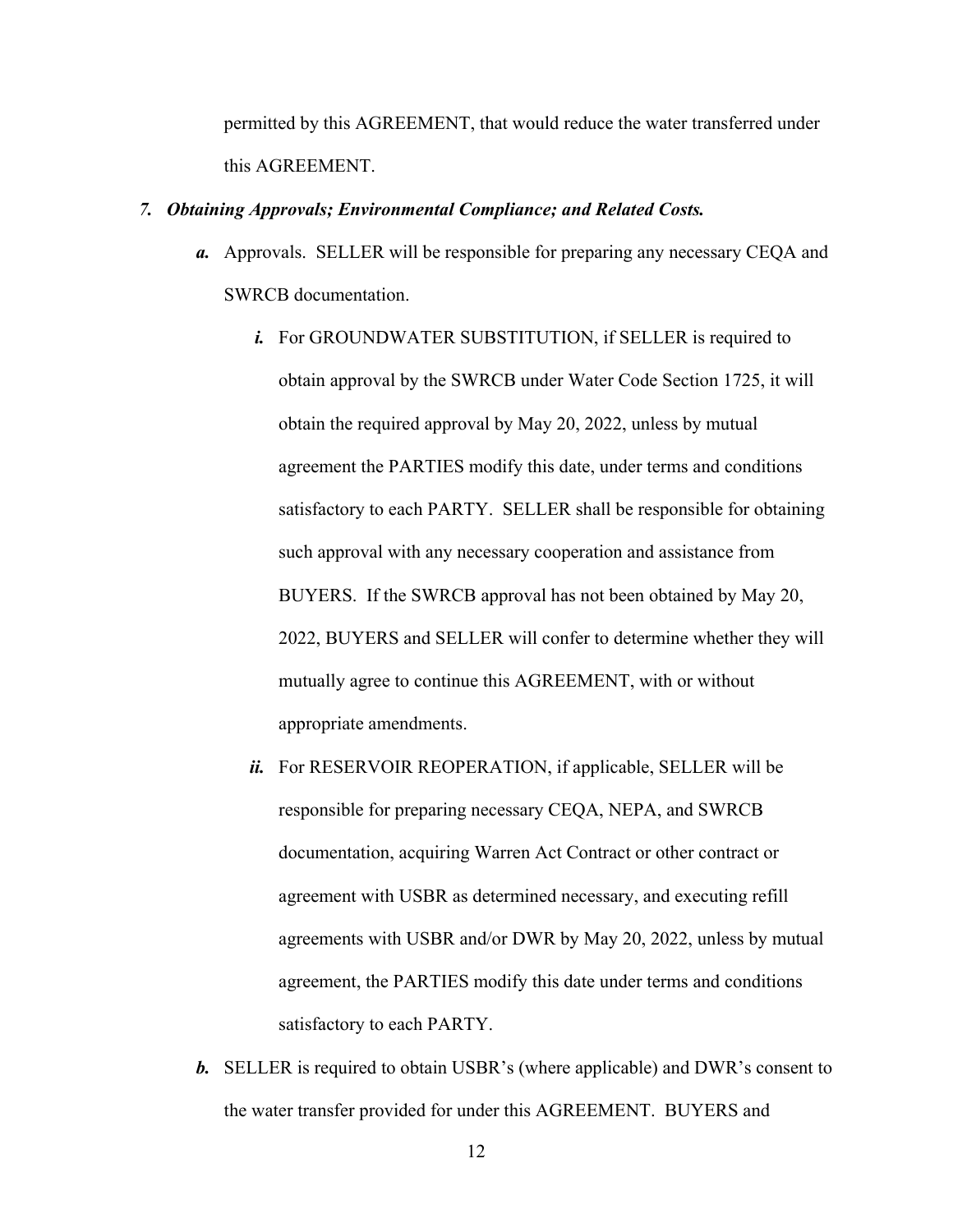SELLER will cooperate with and assist each other as necessary in obtaining approval and agreement from USBR and/or DWR.

*c.* BUYERS will reimburse SELLER's reasonable and documented out-of-pocket administrative expenses, including but not limited to legal, environmental, and engineering consultants' fees and expenses incurred by SELLER in preparing, negotiating, administering, implementing and supporting this AGREEMENT, for developing and administering mitigation and monitoring programs for GROUNDWATER SUBSTITUTION, and obtaining any necessary approvals supporting this AGREEMENT, regardless of whether water is transferred, unless SELLER fails to provide any water after the BUYERS provide notification to purchase water as set forth in Section 6.a). Subject to the foregoing, SELLER shall be entitled to this reimbursement for such costs incurred after January 1, 2022, and upon the BUYERS and SELLER executing this AGREEMENT. Except as set forth in Section 7(d), the maximum amount that a SELLER will be reimbursed for its out-of-pocket administrative expenses is \$75,000 (for actual net deliveries (before carriage losses) of greater than 5,000 acre-feet) and \$37,500 (for actual net deliveries (before carriage losses) between 4,999 acre-feet and 500 acre-feet). Water quantity offered by the SELLER but suspended, reduced, and/or terminated per Section  $6(c)(iv)$  will be counted towards the aforementioned administration reimbursement quantification tiers. SELLER may invoice BUYERS one time for such expenses after May 30, 2022. BUYERS shall pay such invoices within thirty (30) days of BUYERS' receipt of the invoice. SELLER shall invoice BUYERS for all costs under this section by no later than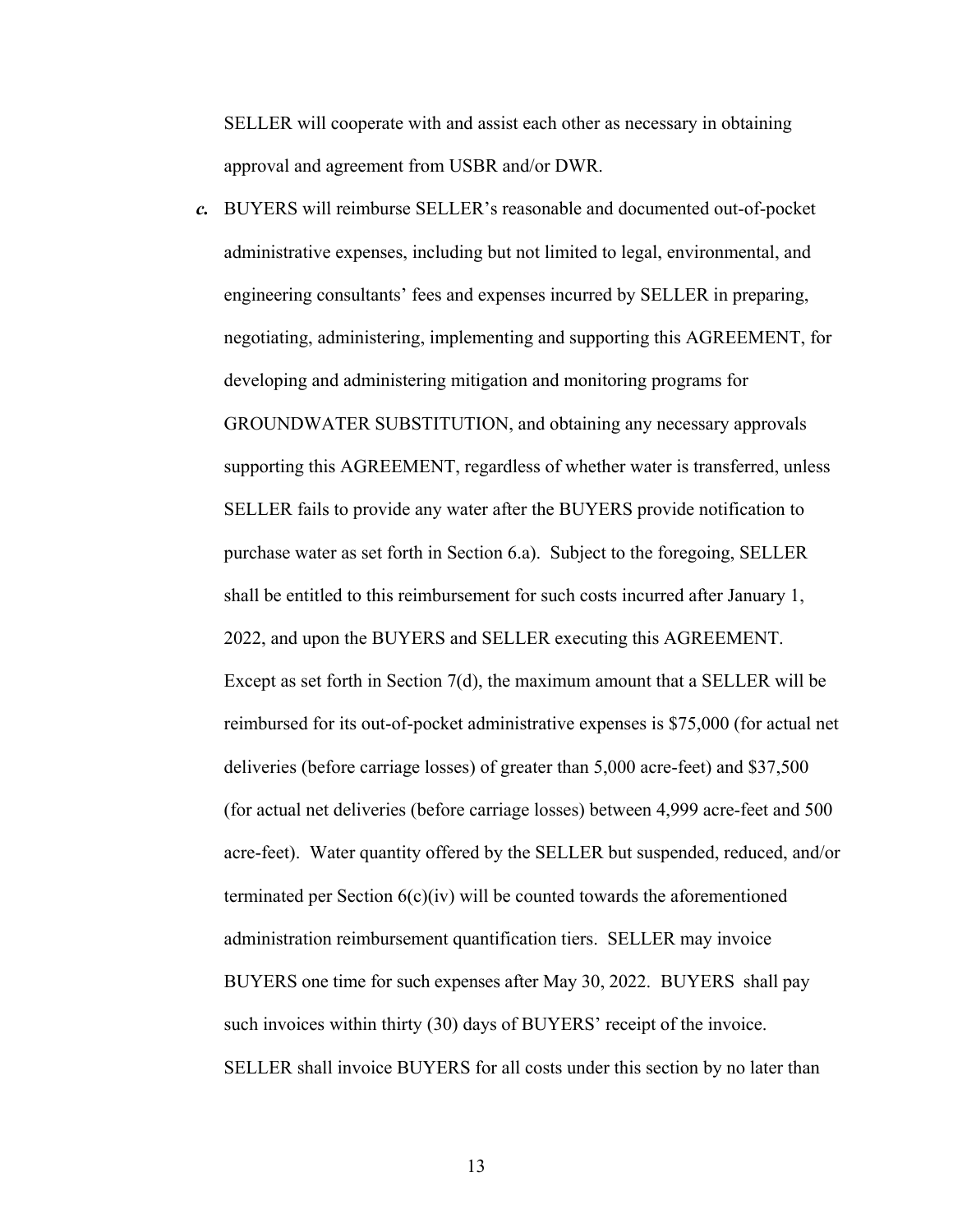December 31, 2022. If SELLER fail to invoice by December 31, 2022, BUYERS are not obligated to pay the costs set forth in this Section 7(c).

*d.* In the event of an administrative challenge and/or litigation related to the proposed 2022 water transfer, SELLER and BUYERS will promptly meet and confer to perform a risk assessment of the litigation/challenge, and cooperate in good faith to determine whether to terminate the AGREEMENT due to the litigation/challenge. If litigation and/or an administrative challenge is pending as of May 20, 2022 either PARTY may elect to terminate the AGREEMENT due to any such litigation/challenge. If either PARTY so elects to terminate the AGREEMENT, BUYERS shall still be obligated to pay SELLER's reasonable and documented out-of-pocket administrative expenses, and for all of the water transferred to BUYERS prior to such termination. If litigation and/or an administrative challenge is initiated after May 20, 2022, SELLER and BUYERS will promptly meet and confer to perform a risk assessment of the litigation/challenge, but termination of this AGREEMENT may only occur through agreement of both BUYERS and SELLER or at the option of SELLER in their sole discretion. SELLER will take all necessary and appropriate actions to defend the transfer on behalf of BUYERS and SELLER. Except as set forth in Section 7(d)(ii), BUYERS will reimburse 100% of SELLER's actual out-ofpocket expenses incurred in defending the proposed 2022 water transfer. BUYERS shall cooperate in defending the litigation as requested by SELLER. SELLER shall invoice BUYERS for expenses under this section on a monthly basis (supported by invoices) beginning the month following initiation of the proceeding or challenge, and BUYERS shall pay such invoices within thirty (30)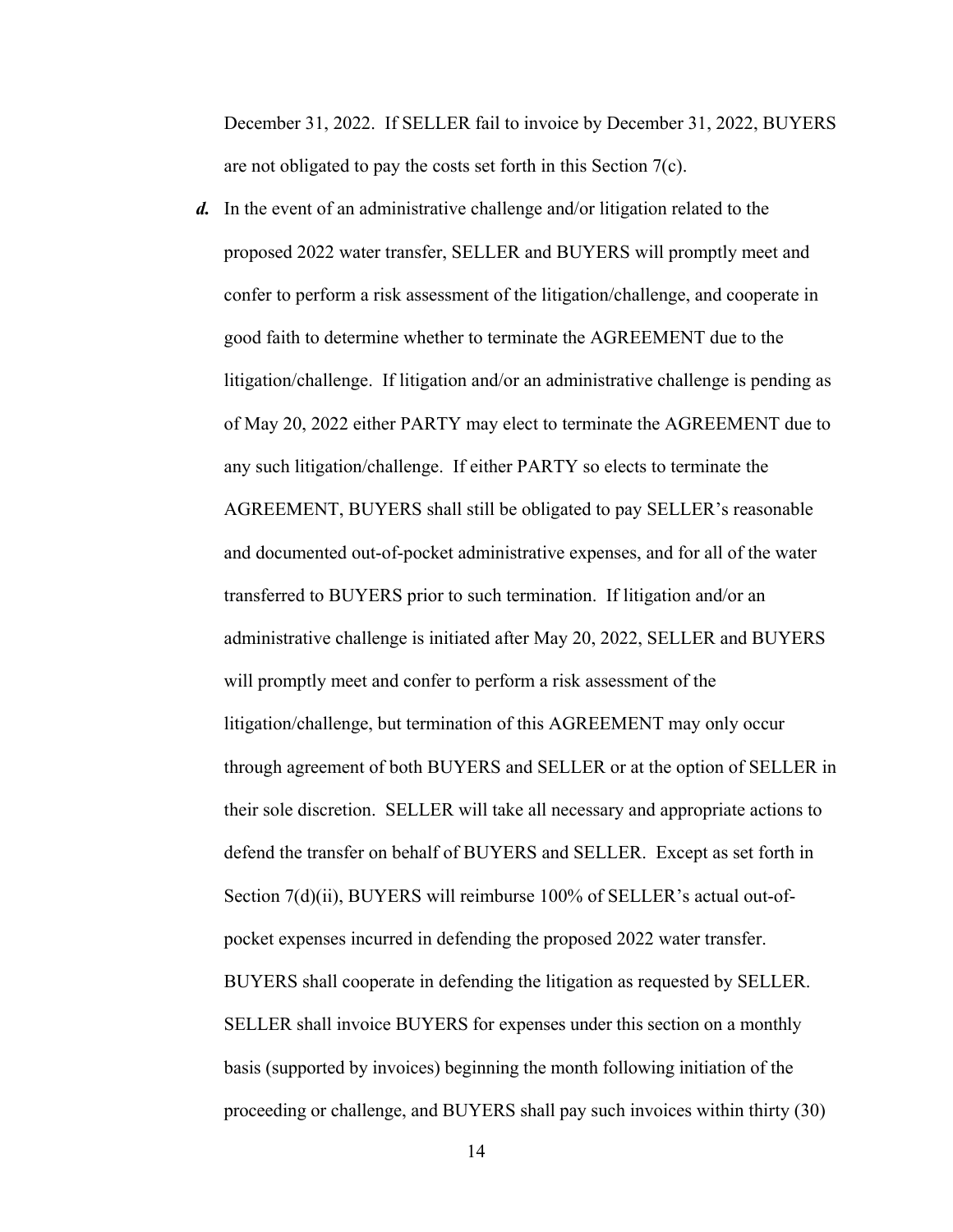days of BUYERS' receipt of each invoice. However, BUYERS may still dispute such invoices after paying.

- *i.* Subject to Section 7(d)(ii), BUYERS shall bear their own costs of any litigation and/or administrative challenge and shall pay any remedial award associated therewith, whether levied against BUYERS or SELLER.
- *ii.* As to claims that solely challenge SELLER's conduct within SELLER's service area or above the POINT OF DELIVERY, and excepting claims governed by Section 7(d), including CEQA, Endangered Species Act, or administrative challenges to the entire transfer program, SELLER shall have primary responsibility for defending such claims on behalf of both SELLER and BUYERS, and BUYERS shall participate in defending against such claims to the extent it deems necessary or appropriate, in BUYERS' sole discretion. BUYERS shall bear their own fees and costs of defending against such claims. Except as provided in Section 7(c), SELLER shall bear its own fees and costs of defending against such claims and shall pay any monetary awards associated therewith.
- *e.* Notwithstanding anything to the contrary in Sections 7(c) and (d), BUYERS shall not be required to reimburse SELLER for the time spent by their directors, officers, or employees relating to this transfer.
- *f.* SELLER is required to obtain USBR's (where applicable) and DWR's agreement that the water made available by SELLER at the POINT OF DELIVERY in accordance with the Technical Information is transferable to BUYERS. BUYERS are required to obtain DWR's agreement to divert the quantity of water calculated pursuant to Section 4(b), less carriage and any other water losses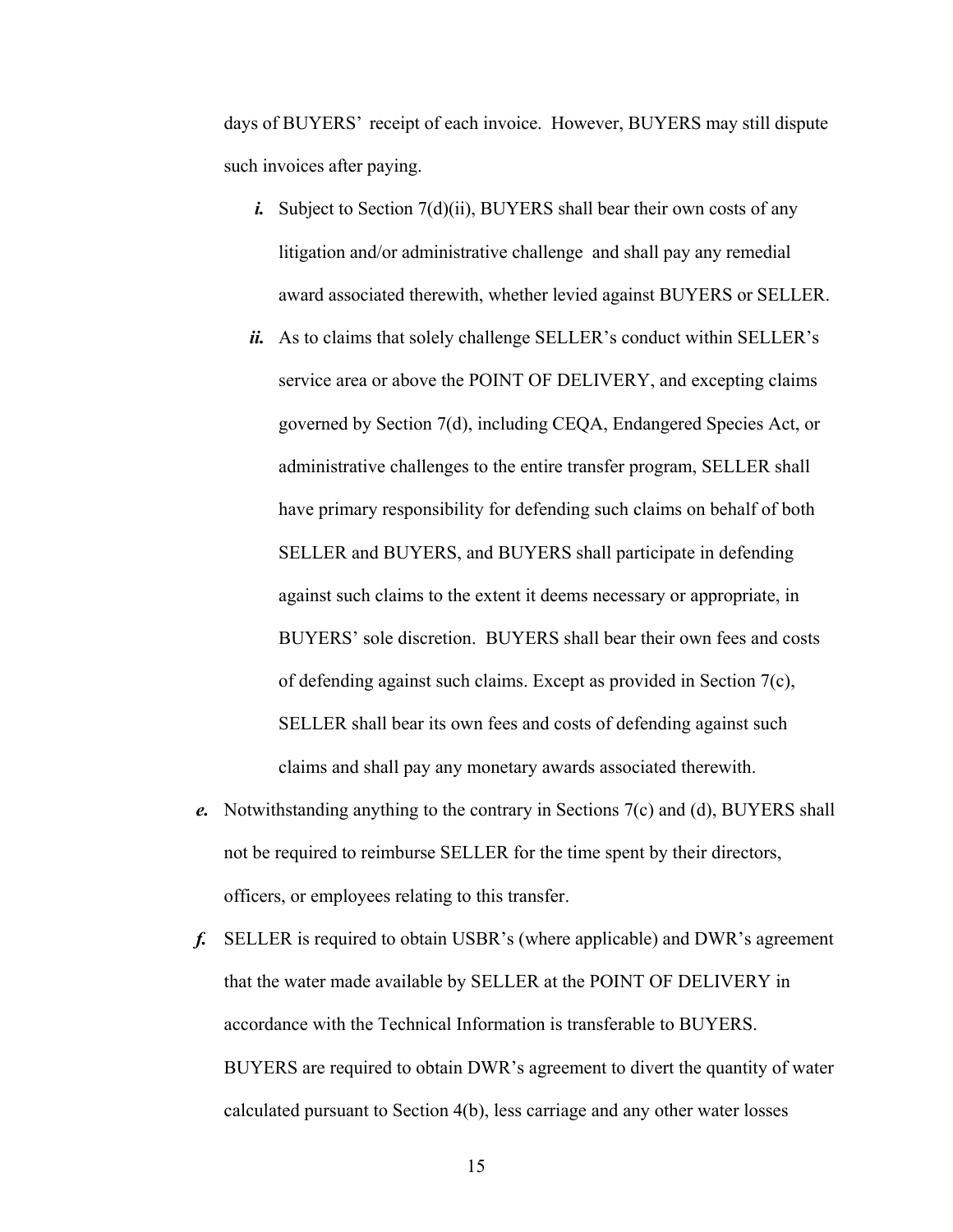assessed by DWR, at the H.O. Banks Pumping Plant for delivery to BUYERS, consistent with BUYERS' SWP water supply contract. SELLER will cooperate with and assist BUYERS as requested to obtain DWR's agreement, but SELLER shall not act as a guarantor of such an agreement. BUYERS and SELLER acknowledge that DWR's approval will occur subsequent to executing this AGREEMENT. If DWR's agreement is not obtained, BUYERS and SELLER will confer to determine whether they will mutually agree to continue this AGREEMENT, with or without appropriate amendments.

*g.* SELLER shall obtain any and all other necessary approvals required to effectuate the water transfer under this AGREEMENT, except that BUYERS shall obtain all authorizations for the conveyance of the transfer water from the POINT OF DELIVERY to BUYERS' places of use.

#### *8. Water Rights Not Affected.*

No transfer of water pursuant to this AGREEMENT shall confer any appropriative, public trust, or other right to water on any person or entity. Nothing in this AGREEMENT shall act as a forfeiture, diminution, or impairment of any rights of SELLER to its full deliveries of water after the expiration of the AGREEMENT, and shall in no way prejudice any of SELLER's rights thereto. Consistent with the provisions of California Water Code Sections 109, 475, 1011, 1244, and 11961, the PARTIES agree that no transfers under this AGREEMENT, nor the AGREEMENT itself, is evidence of the availability of surplus water beyond the term of the AGREEMENT, nor evidence of lack of beneficial use of the water involved in the transfer, and they shall not contend otherwise. The only rights granted to the PARTIES as a result of this AGREEMENT are those expressly set forth herein.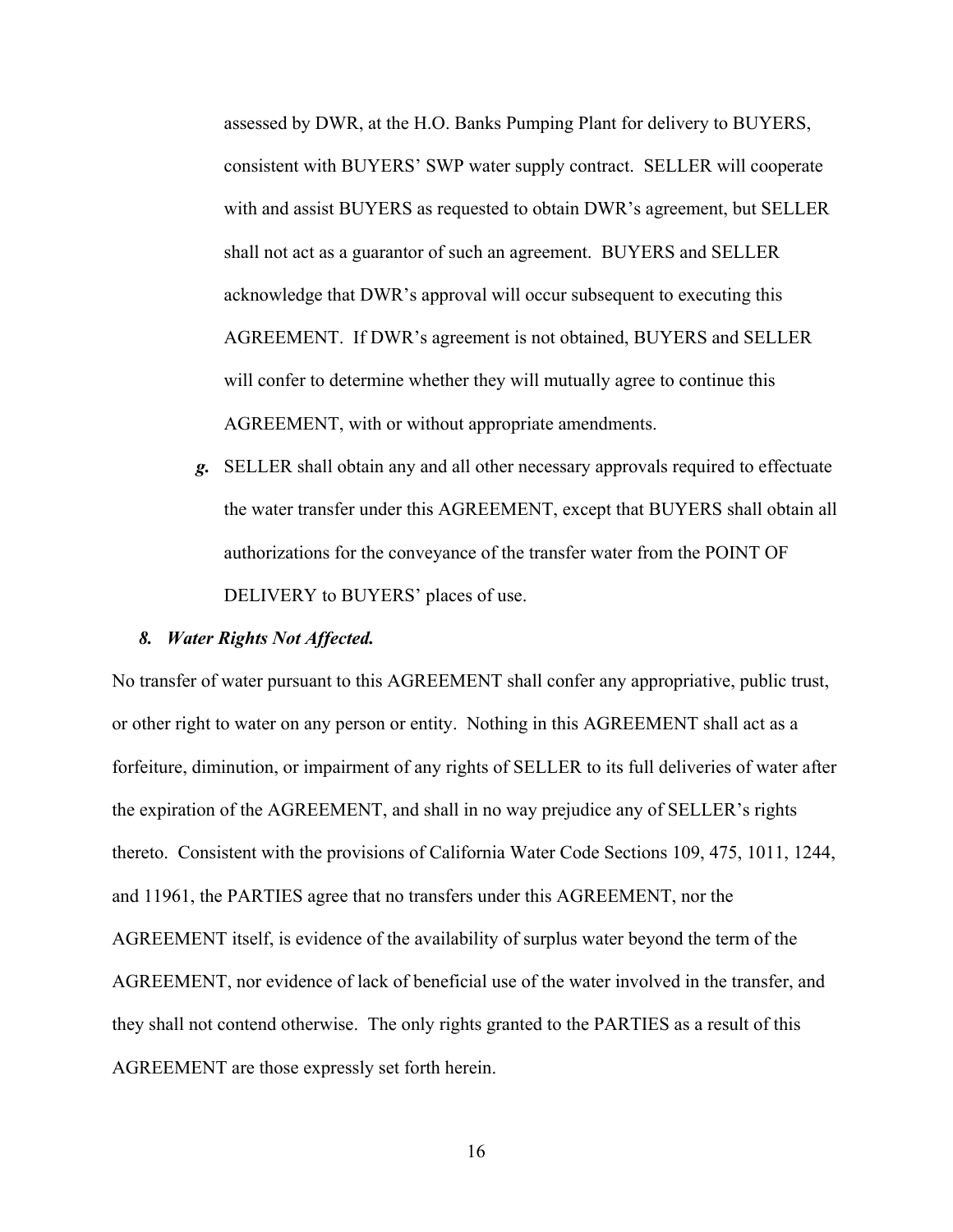#### *9. General Indemnity.*

Subject to the provisions of Section 7(d) regarding allocation of litigation expenses, each Party (that is, SELLER on the one hand, and BUYERS on the other hand) agrees to protect, defend, indemnify, and hold harmless the other Party and its/their directors, officers, agents, servants, employees, and consultants, in addition to the CONTRACTORS' directors and employees from and against any and all losses, claims, liens, demands, and causes of action of every kind and character, without limitation by enumeration, occurring or in any way incident to, connected with, or arising directly or indirectly out of the performance or non-performance by the indemnifying Party hereunder.

#### *10. Construction and Interpretation.*

It is agreed and acknowledged by the PARTIES that this AGREEMENT has been arrived at through negotiation, and that each Party has had a full and fair opportunity to revise the terms of this AGREEMENT. Consequently, the normal rule of construction that any ambiguities are to be resolved against the drafting party shall not apply in construing or interpreting this AGREEMENT.

#### *11. Obligations Prior to Termination.*

Notwithstanding any other provision hereof, the obligations of the PARTIES incurred pursuant to this AGREEMENT prior to the termination of this AGREEMENT, including without limitation the obligations to make refunds as required, shall survive the termination.

#### *12. Severability.*

The invalidity, illegality, or unenforceability of any provision of this AGREEMENT shall not render the other provisions unenforceable, invalid, or illegal.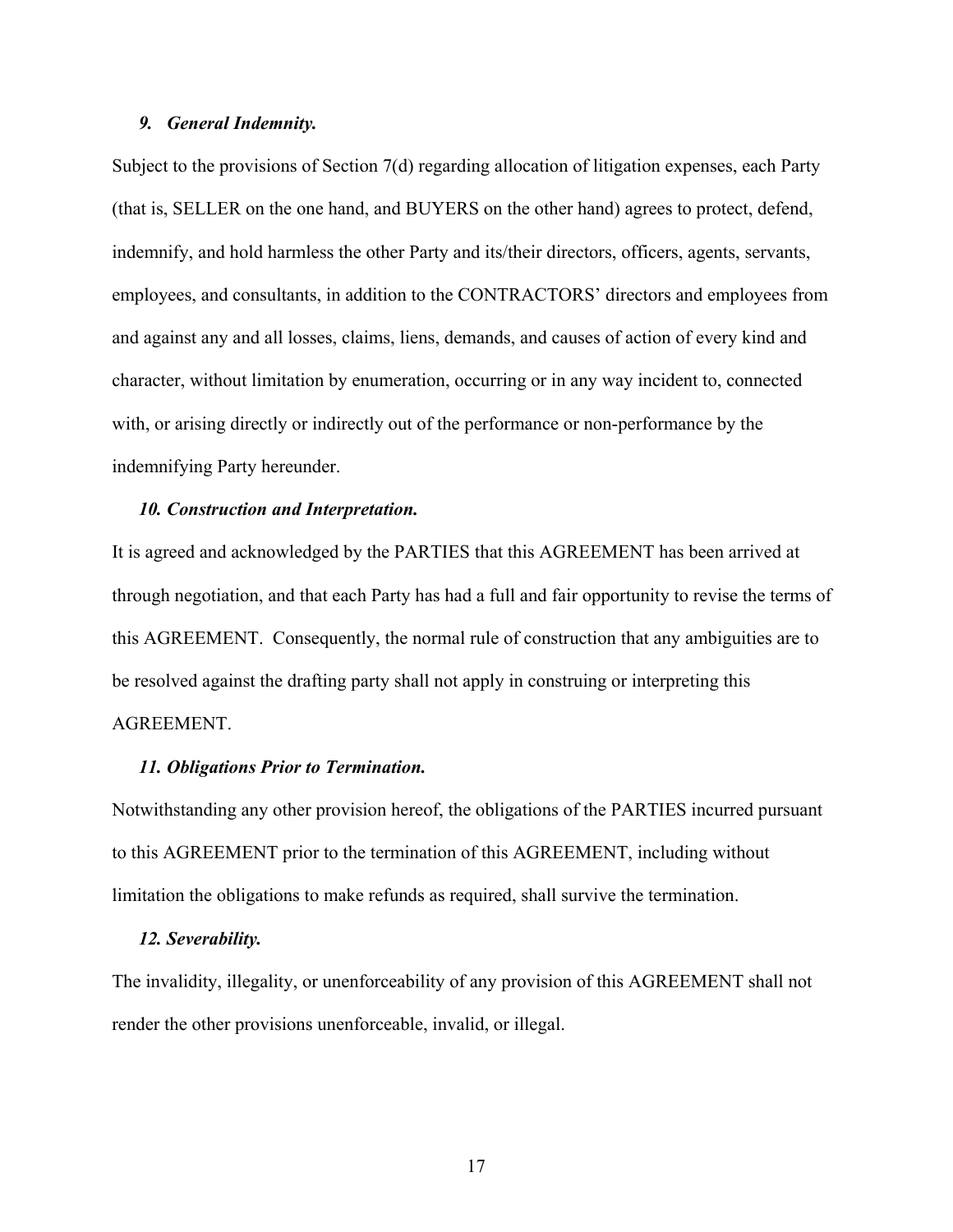#### *13. Governing Law.*

This AGREEMENT shall be interpreted and enforced pursuant to the laws of the State of California.

#### *14. Modifications.*

This AGREEMENT can only be modified in writing and if executed by both PARTIES.

## *15. Entire Agreement.*

This AGREEMENT contains the entire understanding of the PARTIES related to their interests, obligations, and rights in connection with the subject matter set forth herein. All prior communications, negotiations, stipulations, and understandings, whether oral or written, are of no force or effect, and are superseded, except as referenced herein.

#### *16. No Third Party Beneficiary.*

The PARTIES to this AGREEMENT do not intend to create any third party beneficiaries to this AGREEMENT and expressly deny the creation of any third party beneficiary rights hereunder toward any person or entity.

#### *17. Time.*

Time is of the essence in the performance of each and every term of this AGREEMENT.

#### *18. Waiver.*

The waiver or failure to declare a breach as a result of the violation of any term of this AGREEMENT shall not constitute a waiver of that term or condition and shall not provide the basis for a claim of estoppel, forgiveness or waiver by any PARTY to that term or condition.

#### *19. Attorneys' Fees.*

If it shall be necessary for any PARTY hereto to commence legal action or arbitration to enforce the terms and provisions of this AGREEMENT, each PARTY shall be responsible for its own attorneys' fees, expenses, and costs incurred therein.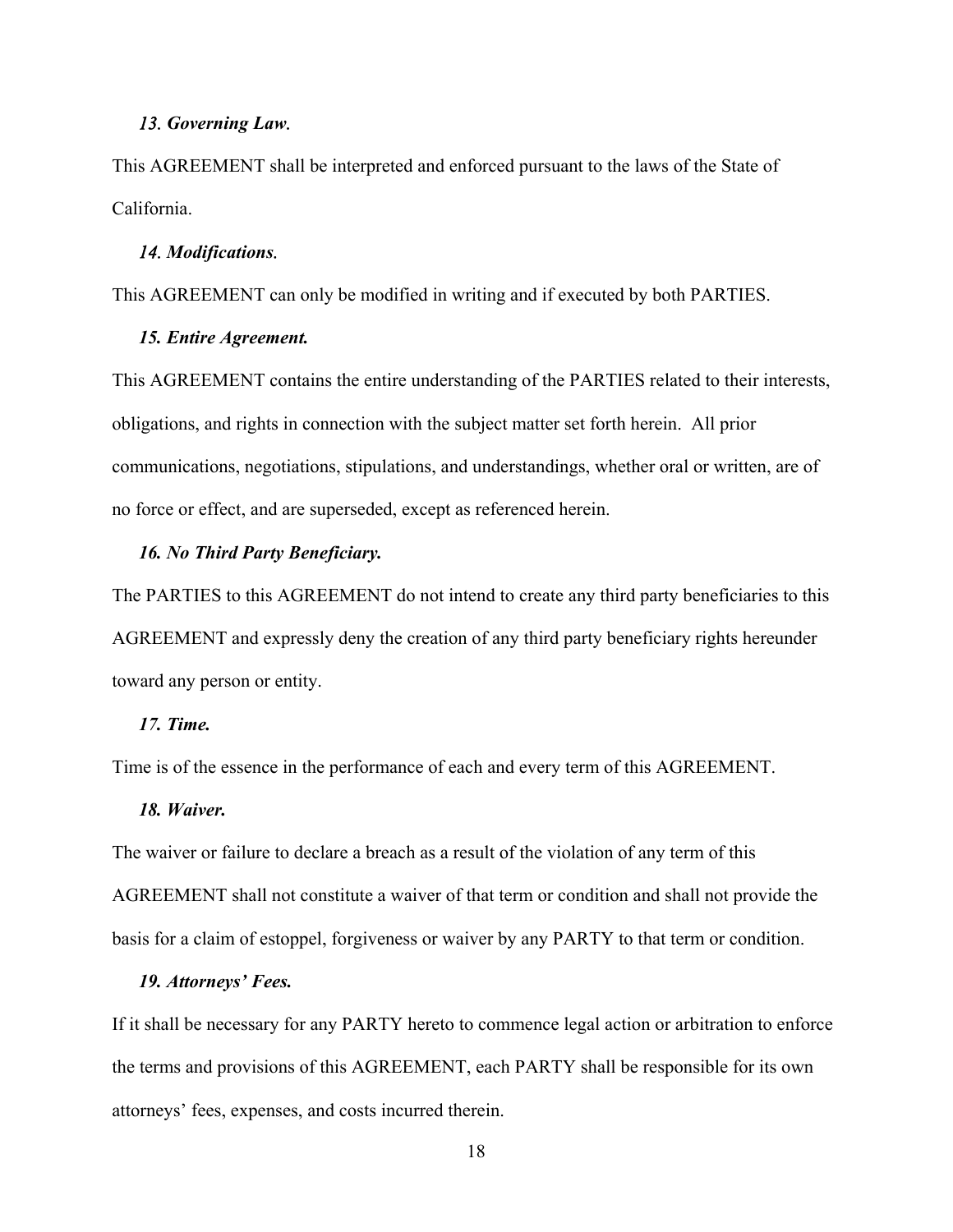## *20. Captions.*

The section and subsection captions in this AGREEMENT are for convenience only and shall not be used in construing the AGREEMENT.

## *21. Additional Documents.*

Each PARTY agrees to make, execute, and deliver any and all documents and to join in any application or other action reasonably required to implement this AGREEMENT.

## *22. Notice.*

Any and all communications and/or notices in connection with this AGREEMENT shall be emailed, or either hand-delivered or sent by United States first class mail, postage prepaid, and addressed as follows:

## **To: Plumas Mutual Water Company**

 Steve Danna, President 1001 Feather River Blvd. Plumas Lake, CA 95961 sdanna@dannafarms.com with cc to dcooper@minasianlaw.com

## **To: State Water Contractors**

 Chandra Chilmakuri 1121 L Street, Suite 1050 Sacramento, CA 95814-3944 cchilmakuri@swc.org

## **To: BUYERS**

See **Appendix A** attached hereto for list of names and addresses of BUYERS. The

PARTIES may change the foregoing addresses by providing written notice in compliance with this section.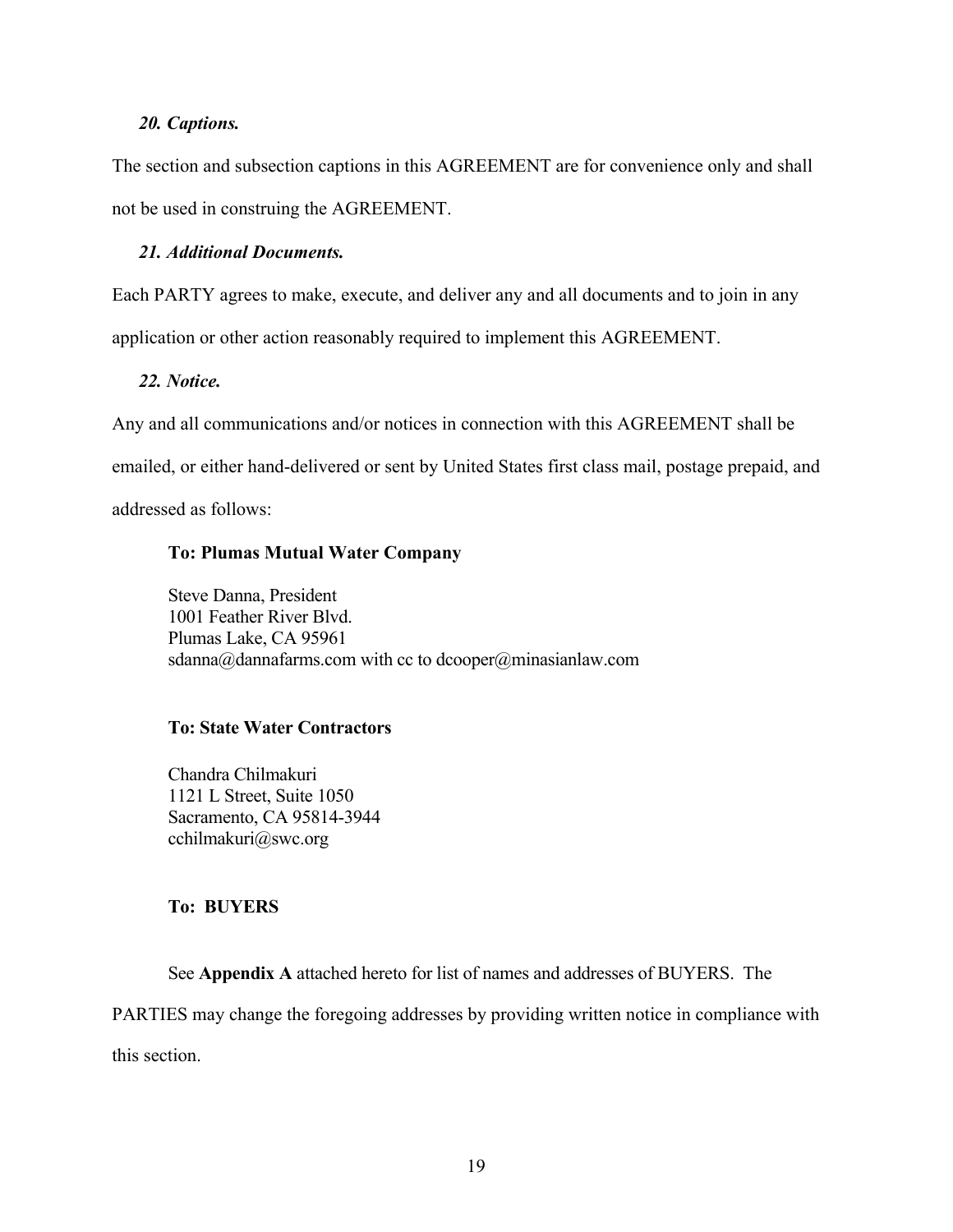#### *23. BUYERS' Liability.*

BUYERS, and each of them, shall be jointly and severally liable for complying with the obligations, liabilities, terms, and conditions of this AGREEMENT, including, without limitation, the obligations set forth in Sections 5 and 7.

#### **24.** *Counterparts; Electronic Execution.*

This AGREEMENT may be executed in counterparts, each of which shall be deemed an original, but all of which together shall constitute one and the same instrument. The signature page of any counterpart may be detached therefrom without impairing the legal effect of the signature(s) thereon, provided such signature page is attached to any other counterpart identical thereto except for having an additional signature page executed by any other PARTY. Each PARTY agrees that each other PARTY may rely upon the electronic signature of any PARTY on this AGREEMENT as constituting a duly authorized, irrevocable, actual, current delivery of this AGREEMENT as fully as if this AGREEMENT contained the original ink signature of the PARTY supplying an electronic signature.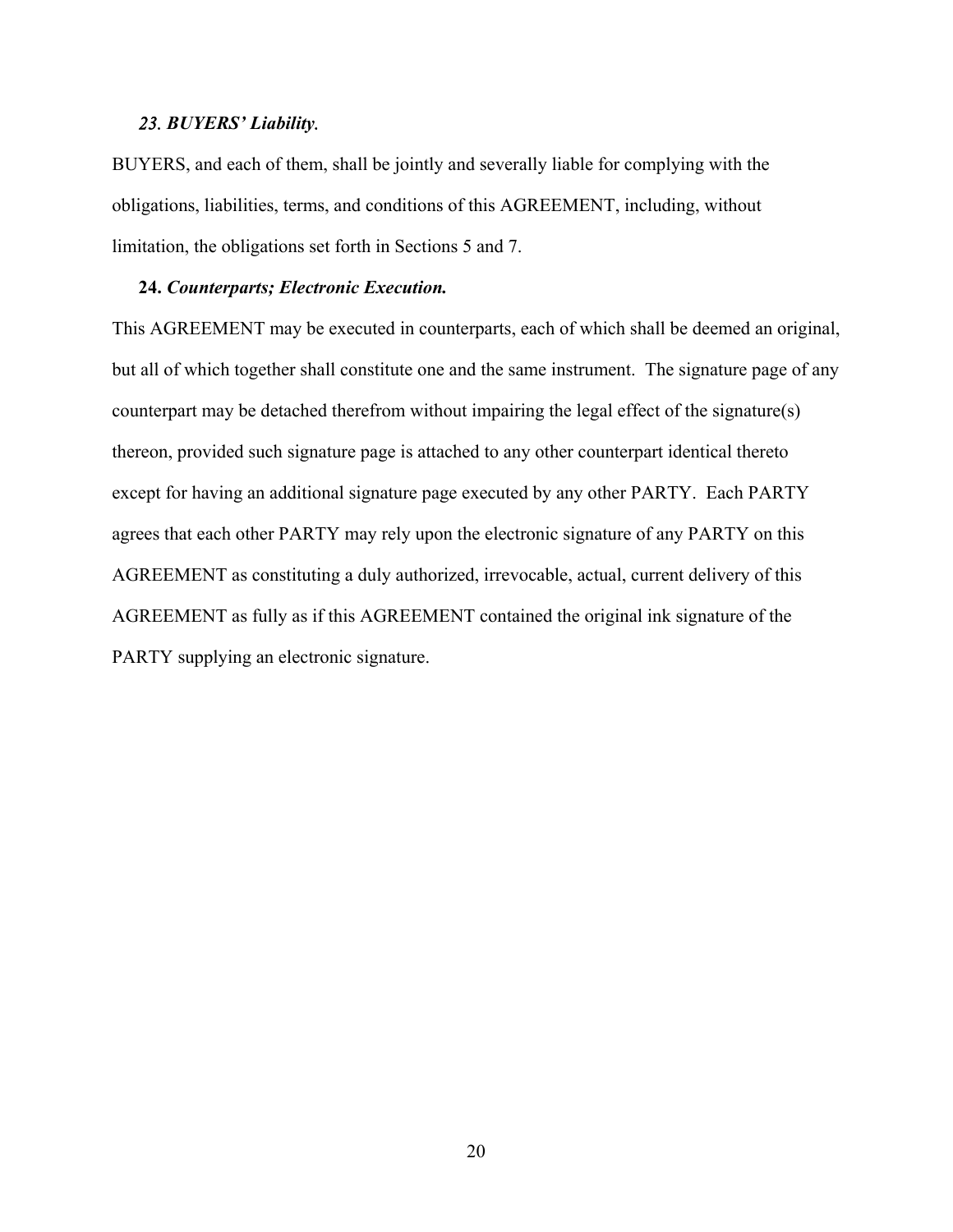IN WITNESS WHEREOF, the PARTIES hereto have executed this AGREEMENT as of

the day and year first written above.

## **PLUMAS MUTUAL WATER COMPANY**

| Dated:                                 |
|----------------------------------------|
|                                        |
| ANTELOPE VALLEY-EAST KERN WATER AGENCY |
| By<br>Dated:                           |
|                                        |
| <b>CENTRAL COAST WATER AUTHORITY</b>   |
| By<br>Dated:                           |
|                                        |
|                                        |
| By                                     |
|                                        |
| <b>DUDLEY RIDGE WATER DISTRICT</b>     |
| By<br>Dated:                           |
| Title:                                 |
| <b>KERN COUNTY WATER AGENCY</b>        |
| By<br>Dated:                           |
|                                        |
|                                        |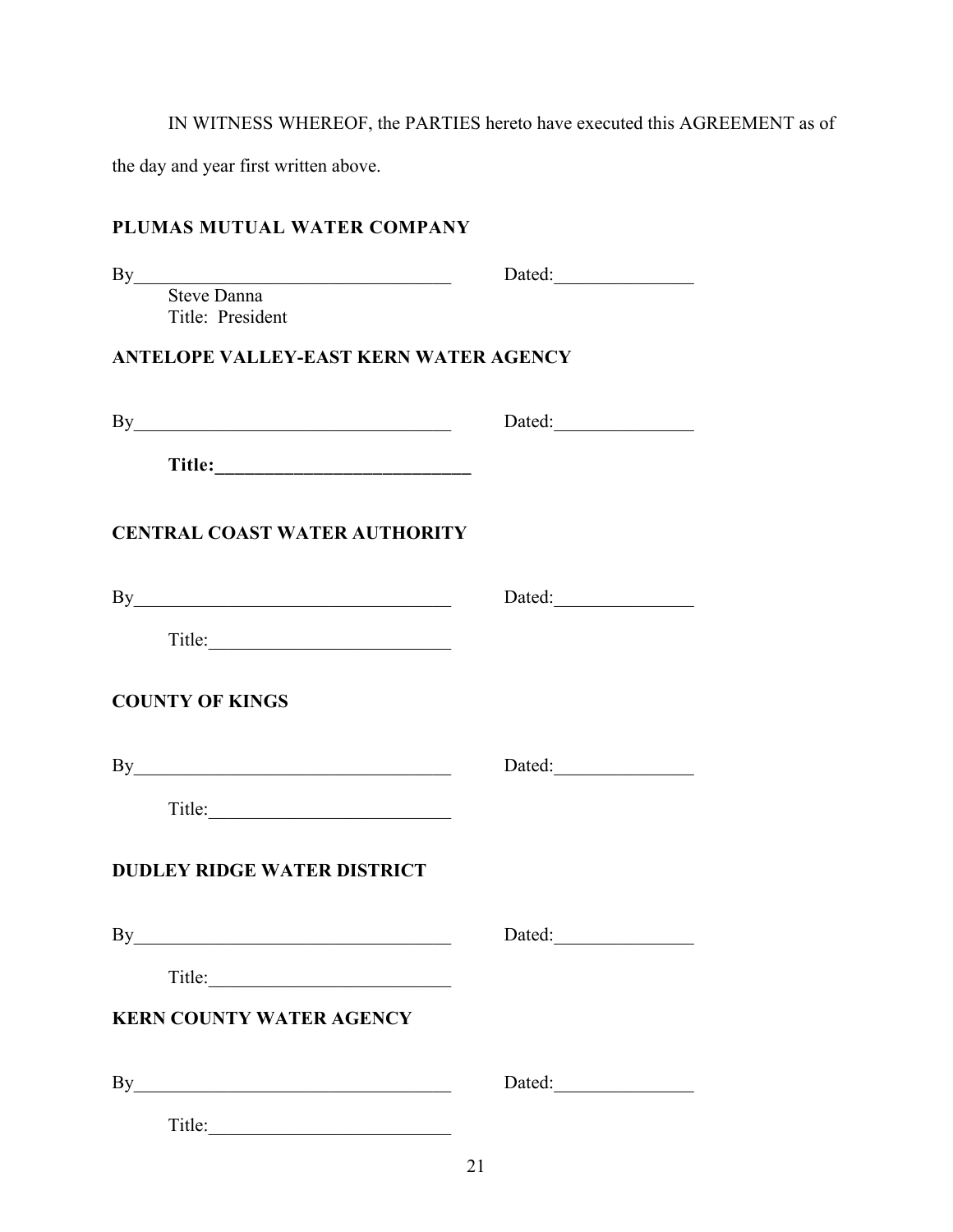## **METROPOLITAN WATER DISTRICT OF SOUTHERN CALIFORNIA**

| By                             | Dated:                                                        |
|--------------------------------|---------------------------------------------------------------|
| Title:                         |                                                               |
|                                | THE NAPA COUNTY FLOOD CONTROL AND WATER CONSERVATION DISTRICT |
| By                             | Dated:                                                        |
| Title:                         |                                                               |
| <b>PALMDALE WATER DISTRICT</b> |                                                               |
| By                             |                                                               |
|                                |                                                               |
| <b>ZONE 7 WATER AGENCY</b>     |                                                               |
| By                             |                                                               |
|                                |                                                               |